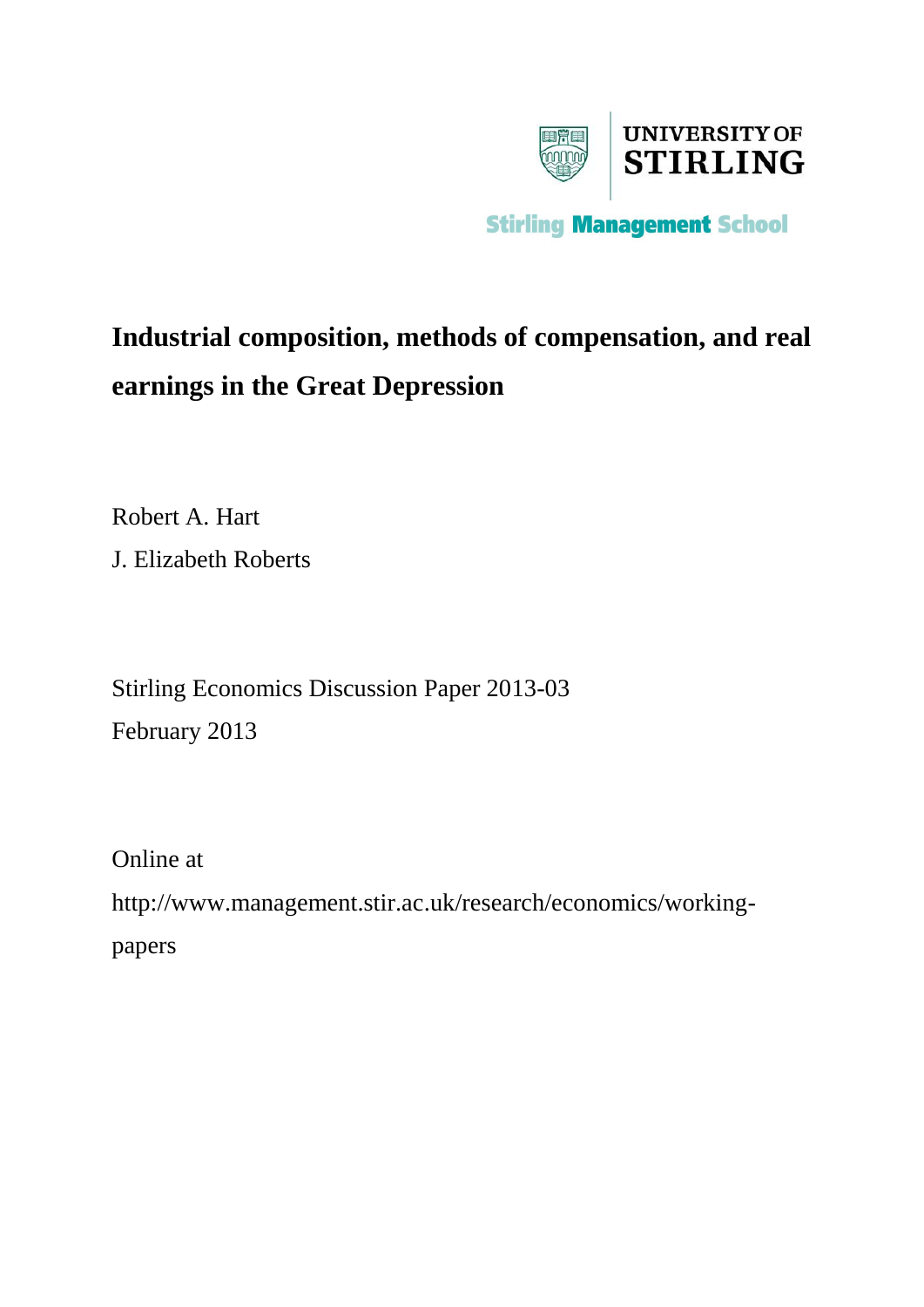# **Industrial composition, methods of compensation, and real earnings in the Great Depression**

# **Robert A. Hart**

Division of Economics, University of Stirling and IZA

Email: r.a.hart@stir.ac.uk

# **J. Elizabeth Roberts**

Division of Economics, University of Stirling

**February, 2013**

**JEL Classification**: E32, J31, J33, N64

**Keywords**: Industrial composition, piecework, timework, real earnings, the Great Depression

**Abstract:** In an extension of an earlier paper (Hart and Roberts, 2012), we investigate the pay and working time of blue-collar timeworkers and pieceworkers during the Great Depression within British engineering firms. We compare and contrast southern/midland engineering districts of Britain with northern districts. The south/midlands region was dominated by piece-rated workers and by modern sections of the industry, such as vehicle and aircraft manufacture. Time-rated work predominated in northern districts where older sections – for example, marine and textile engineering – were clustered. These contrasting industrial compositions and associated payment methods offer further insights into manufacturing real earnings responses to the Great Depression.

**Acknowledgements***:* This work was funded by ESRC Grant RES-000-22-3574. We are grateful to the Engineering Employers' Federation (EEF) for allowing access to their payroll records and to Warwick University Modern Record Centre and Glasgow University Archive Centre for their help in assembling the data and to Andrew Currall for his excellent work in data transcription. The full EEF data base, containing all EEF data and accompanying unemployment rates used in this project, is available at the UK Data Archive, Study 5569 [\(http://www.esds.ac.uk/findingData/snDescription.asp?sn=5569\)](http://www.esds.ac.uk/findingData/snDescription.asp?sn=5569).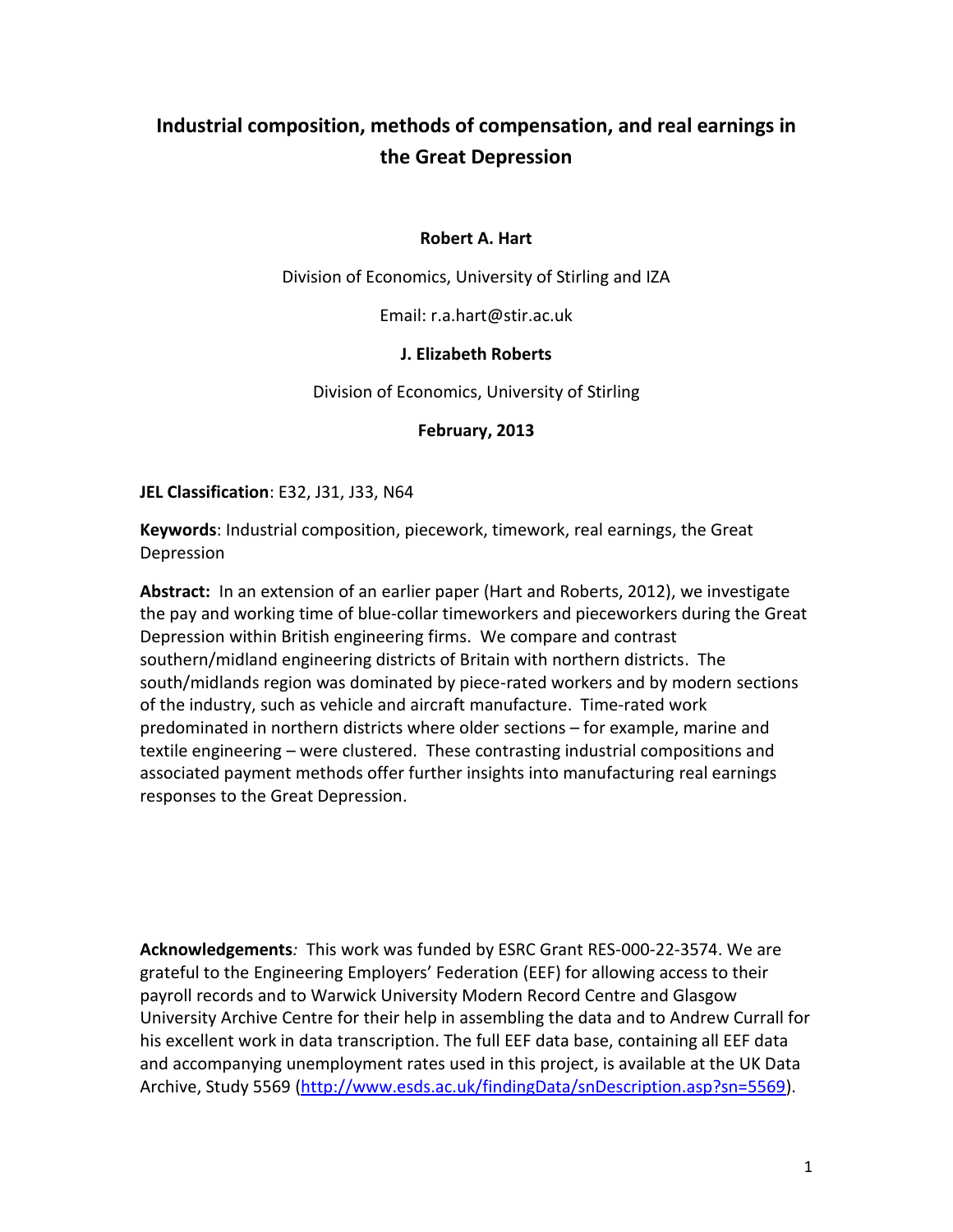*"Engineering, while concerned chiefly with metal manufacture, is an industrial colossus: its products range from gasometers to jet engines, cathode ray tubes to combine harvesters, and telephones to tanks"* (Knowles and Hill, 1954, p. 308)

#### **1 Introduction**

In an earlier paper (Hart and Roberts, 2012) we presented evidence on the real wage cyclicality of blue collar workers during the Great Depression in Britain's most important manufacturing industrial sector, engineering and metal working. Using payroll data of member firms of the Engineering Employers' Federation (EEF) between 1927 and 1937, we establish that the hourly real wages of time-rated workers were acyclical while those of piece-rated workers were significantly, though modestly, procyclical. Both pay groups displayed significant and strong procyclicality in weekly real earnings.

We extend our earlier study by exploring the implications for wage and hours cyclicality of the considerable differences in the composition of engineering production in southern and midland geographical engineering districts of Britain compared with northern districts. For the large part the most modern and expanding sections of the industry were located in the south and midlands. These included motor vehicles, aircraft manufacture, machine tools and electrical engineering. Throughout the Depression, these districts enjoyed the highest EEF earnings and experienced the lowest district unemployment rates (Hart and MacKay, 1975, Table 5). In contrast, older declining sections of the industry were largely confined to northern districts. These included marine engineering, textile machinery and agricultural machinery. Moreover,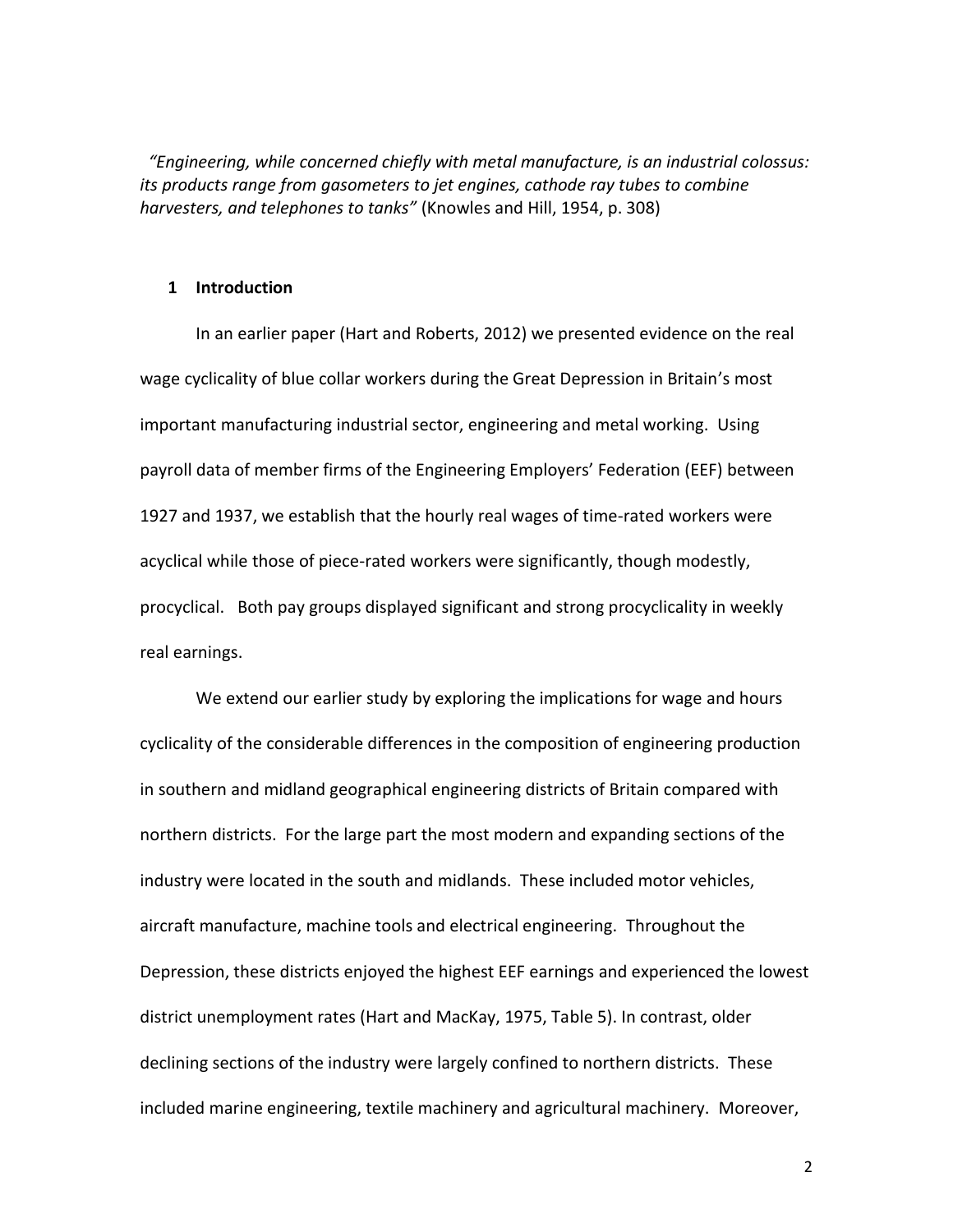in both north and south, specific engineering sections tended to cluster within specific districts. Coventry and the West Midlands were most associated with motor vehicle production, North West Scotland and the North East Coast of England with marine engineering, and various districts in Lancashire and Yorkshire with textile machinery.

This north-south divide in production orientation was reinforced by differences in the payment methods in respect of the two regional workforces. In our complete national EEF data, 53% of workers were paid piece rates and 47% time rates.<sup>1</sup> The incidence of piece rate payments was at least as important as that of time rates in the EEF throughout the first half of the Twentieth Century. In a broader context, piece rates applied to about two-thirds of skilled and semi-skilled workers in engineering and metal working in both Britain and Germany in the early 1930s (Hart and Roberts, 2012). The literature on the subsequent long-term demise of piece rate systems, given major changes in manufacturing techniques and organisation, includes Helper, Kleiner and Wang (2010), and Arrowsmith and Marginson (2010) for Britain.  $^2$ 

The incidence of timeworking was more important among the northern workforce and pieceworking more important in the south and midlands. This is shown in Figure 1. In 1927, pieceworkers comprised 53% of total workers in the

 $1$  These percentages cover all EEF districts. In the analysis here, we concentrate on the sub-set of districts for which we have matching unemployment rates.

 $2$  For example, the advent of just-in-time systems in modern manufacturing was intended in part to minimise inventories. Parts suppliers are required to meet specified output quantities within given time frames. There is no incentive to exceed production quotas by encouraging higher output levels through payments by results schemes.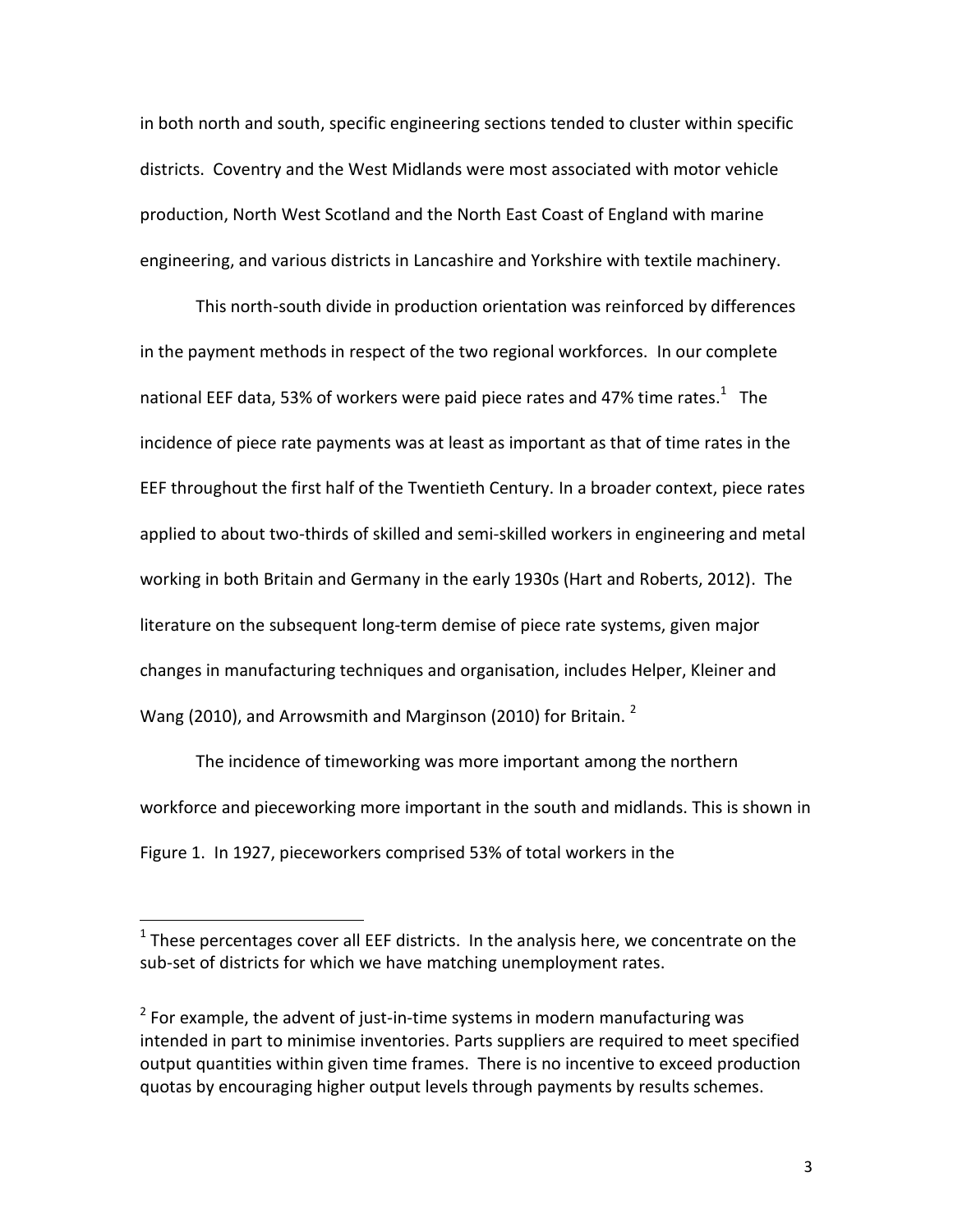southern/midland districts compared to 37% in northern districts. By 1937, the respective percentages had risen to 68% and 58%.<sup>3</sup> The overall rises in the pieceworker shares were not monotonic. In both regions they dipped slightly in 1930 followed by strong increases in 1931 and 1932.

Here, we investigate the implications for pay cyclicality of these geographical differences in industrial composition and in payment methods. We find that the real weekly real earnings for both pay groups in both regions were strongly procyclical. But the cyclicality for the main components of weekly pay was not uniform. Hourly real earnings of timeworkers, both north and south, were more or less acyclical. Timeworkers' payroll costs were reduced principally through strongly procyclical changes in weekly paid-for hours. The weekly paid-for hours of pieceworkers were also procyclical, but less strongly so than those timeworkers. Unlike timeworkers, the real hourly pay of pieceworkers was procyclical and significantly more so in southern/midland engineering districts. We argue that this resulted, primarily, from the fact that piecework remuneration in core growth sections like vehicle production was strongly conditioned by productive effort per unit of time.

#### **2 Engineering industrial and workforce compositions in the 1930s**

 $\overline{a}$ 

By the mid-1930s, British engineering had experienced two large industry-wide changes. The first was both longer term and structural. The previous thirty years had

 $3$  The data include labourers for whom piece rates were less common than for skilled and semi skilled blue collar workers.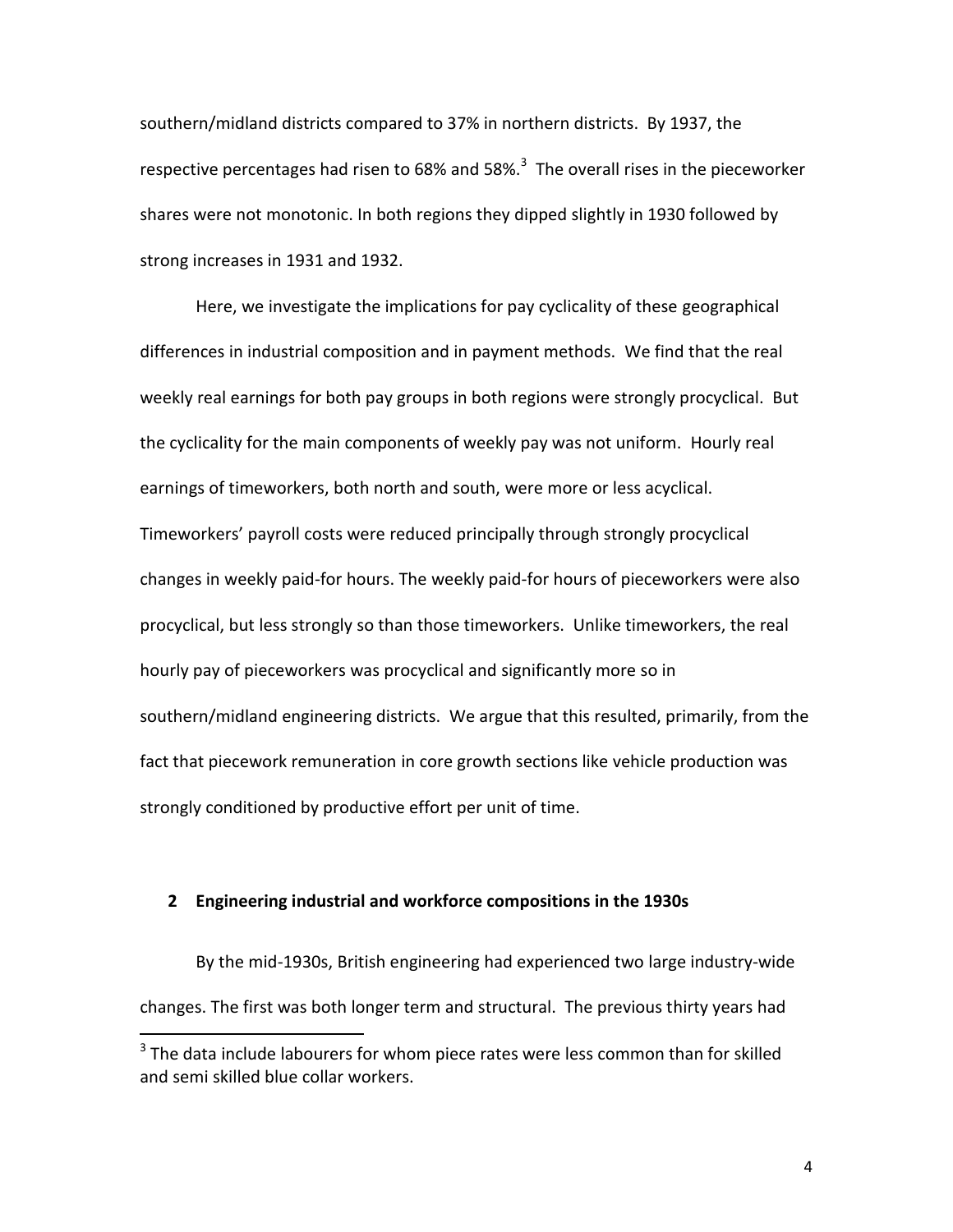witnessed marked expansions in new sections of the industry. The main growth occurred in vehicle production, aircraft manufacture, electrical engineering, and machine tools. These sections were principally located in southern and midlands engineering districts. Older, more traditional sections –including marine engineering, textile engineering, and agricultural machinery – were in secular decline and were largely confined to northern districts.<sup>4</sup> The second change was cyclical, sudden, and relatively short-lived. The Great Depression witnessed a severe drop in output demand and in product prices that started in late 1929 and continued to 1934. Given their favourable sectional compositions, southern/midland engineering districts were better shielded against the most severe cutbacks in production and employment.

The better fortunes of the south were reflected on companies' intensive and extensive margins. On intensive margins, weekly hours of work in the EEF were everywhere procyclical. However, Figure 2 shows that in the first stages of the Depression cycle short time working among both timeworkers' and pieceworkers' – i.e. weekly hours less than the maximum 47 hours – was a considerably greater phenomenon in the north. On extensive margins, there was a greater propensity to layoff workers in northern engineering districts. Figure 3 shows that unemployment rates in northern districts were substantially higher than in southern/midland districts. By 1932, the unemployment rate in the former was 32% compared with 18% in the latter.

 $4$  EEF engineering districts belonging to these two broad regions are reported in Table 1 together with the blue collar occupations included in the present study.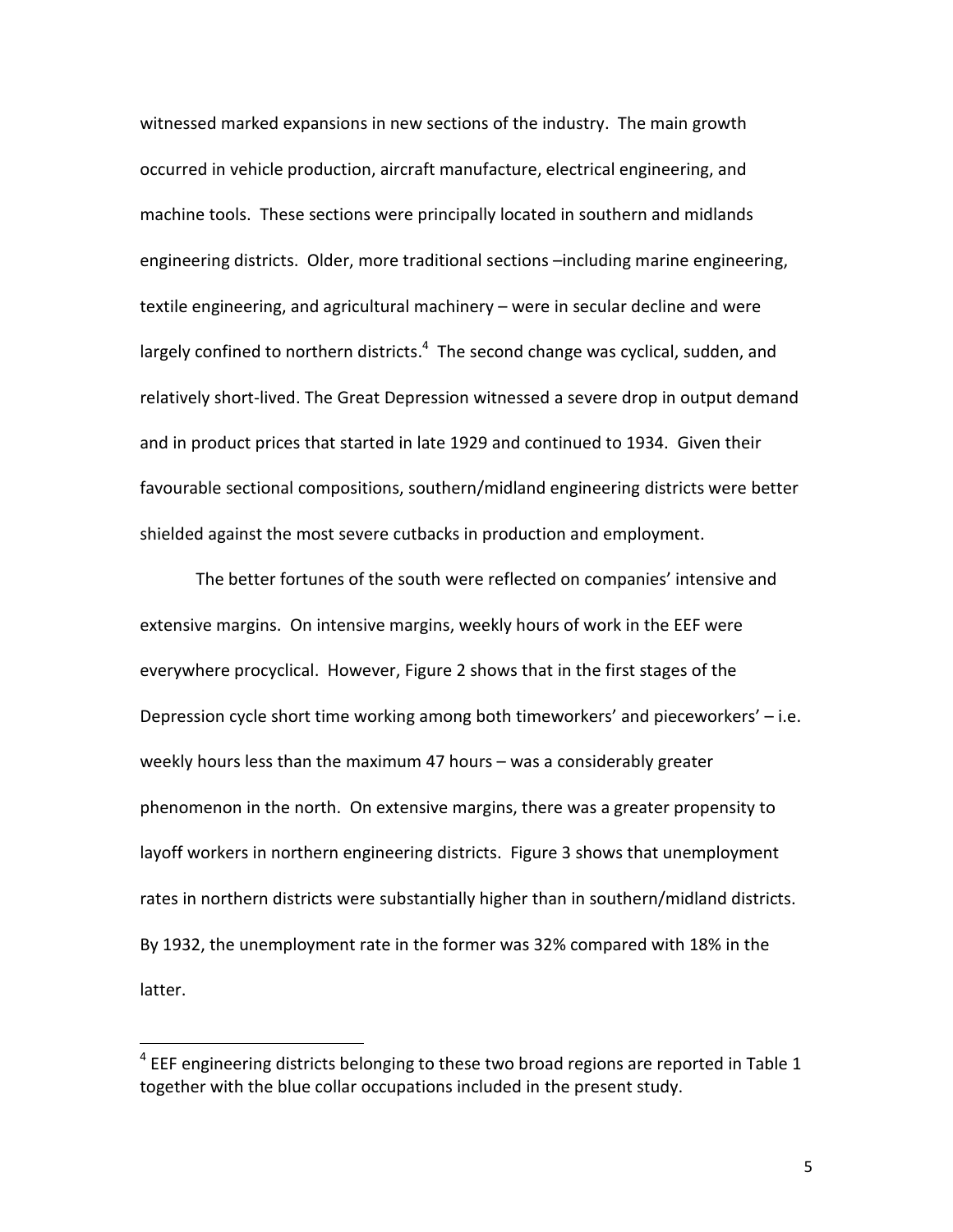Based on timeworkers, Table 2 illustrates pay and hours implications of the compositional diversity across EEF districts and sections. In the midlands, Coventry was the epicentre of modern engineering activity, playing a central role in motor and cycle manufacture, airframe manufacture, and machine tools. In the north, the North East Coast and Halifax were districts in which older engineering activity took place. The former included marine engineering and the latter textile machine manufacture and repair. Accordingly, Table 2 also includes three representative engineering sections for the three districts: vehicles and cycles, marine engineering, and textile machinery.<sup>5</sup>

Differences in labour and production performances are illustrated by recovery rates in real standard hourly wages and in hours of work in the post-Depression years of 1934-1937 compared to the Depression years, 1930-1933. Coventry's average real wage growth was 11.6% in contrast to 7.1% in the North East Coast, and 4.6% in Halifax. Since Coventry was less affected by the Depression than the other two districts (see Hart and MacKay, 1975, Table 5), we find that it experienced a mere 3% rise in weekly hours between the two periods in contrast to 8.7% and 16% increases in the North East Coast and Halifax, respectively. <sup>6</sup> The relative wages and hours changes in respect of the associated sections reveal a comparable picture: the vehicle section displayed far more resilience than the two more traditional engineering sections.

<sup>&</sup>lt;sup>5</sup> Note, however, that the sections refer to all relevant engineering districts nationwide. We do not have EEF section data by district.

 $^6$  Coventry's unemployment rate during the Great Depression peaked in 1931 at 18.1%; Halifax's rate peaked at 24.6% in the same year while the North East Coast peaked at 43.1% in 1932.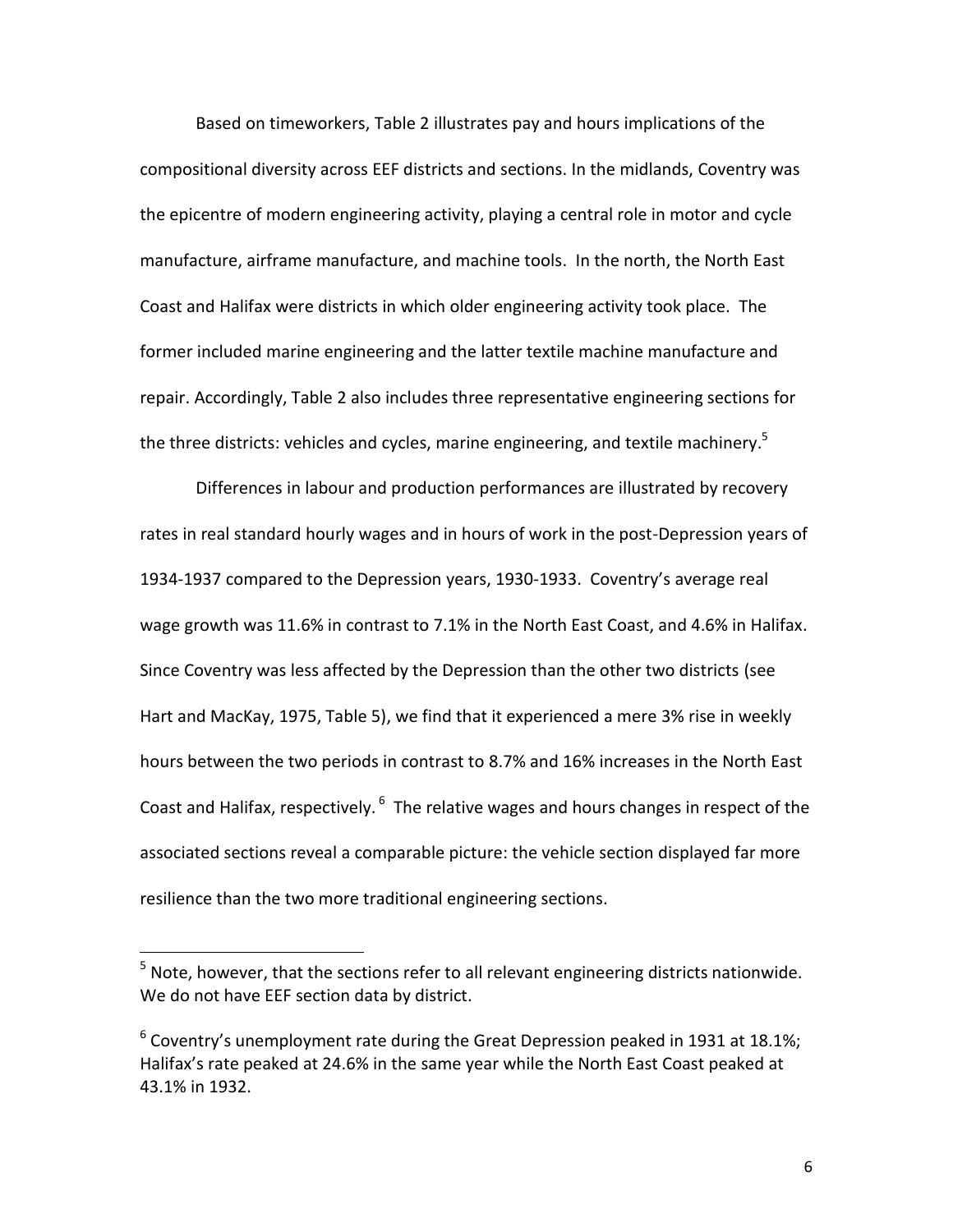Why was there a greater incidence of pieceworking in the south/midlands and of timeworking in the north (see Figure 1)? Almost certainly, this is closely linked to distinct clusters of sectional engineering activities within districts in these two broad geographical areas. For example, many EEF companies in the south and midlands were involved in vehicle production.<sup>7</sup> The expanding demand for vehicles and vehicle parts necessitated long production runs that required large-scale supplies based on the same designs. This type of small-parts production orientation was conducive to payments-byresults remuneration via piece rate pricing on products that were amenable to monitoring for quality and quantity (see Helper, Kleiner and Wang, 2010).<sup>8</sup> By contrast, the production of marine engines in the north of Britain entailed more specialised parts manufacture and assembly. Engineering job tasks on more complex heavy engineering products almost certainly involved higher degrees of multi-tasking among the bluecollar workforce as well as outputs that were costly to quantify and, therefore, more likely to be conducive to a fixed-wage system (see Holmstrom and Milgrom, 1991).

Table 3 shows the percentages of pieceworkers to all blue-collar workers by the engineering sections covered in our EEF data sample. Four of the top-five ranked sections relate to vehicles and aircraft manufacture and these were all predominantly located in midlands and southern districts. It should be added that pieceworking is strongly represented in all sections – apart from lamp manufacture. So while sections  $\overline{a}$ 

 $<sup>7</sup>$  The EEF was strongly represented in all major British car companies and in their main</sup> parts suppliers.

 $8$  Long production runs were an especially important consideration since they reduced the frequency, and associated costs, of negotiating piece rates.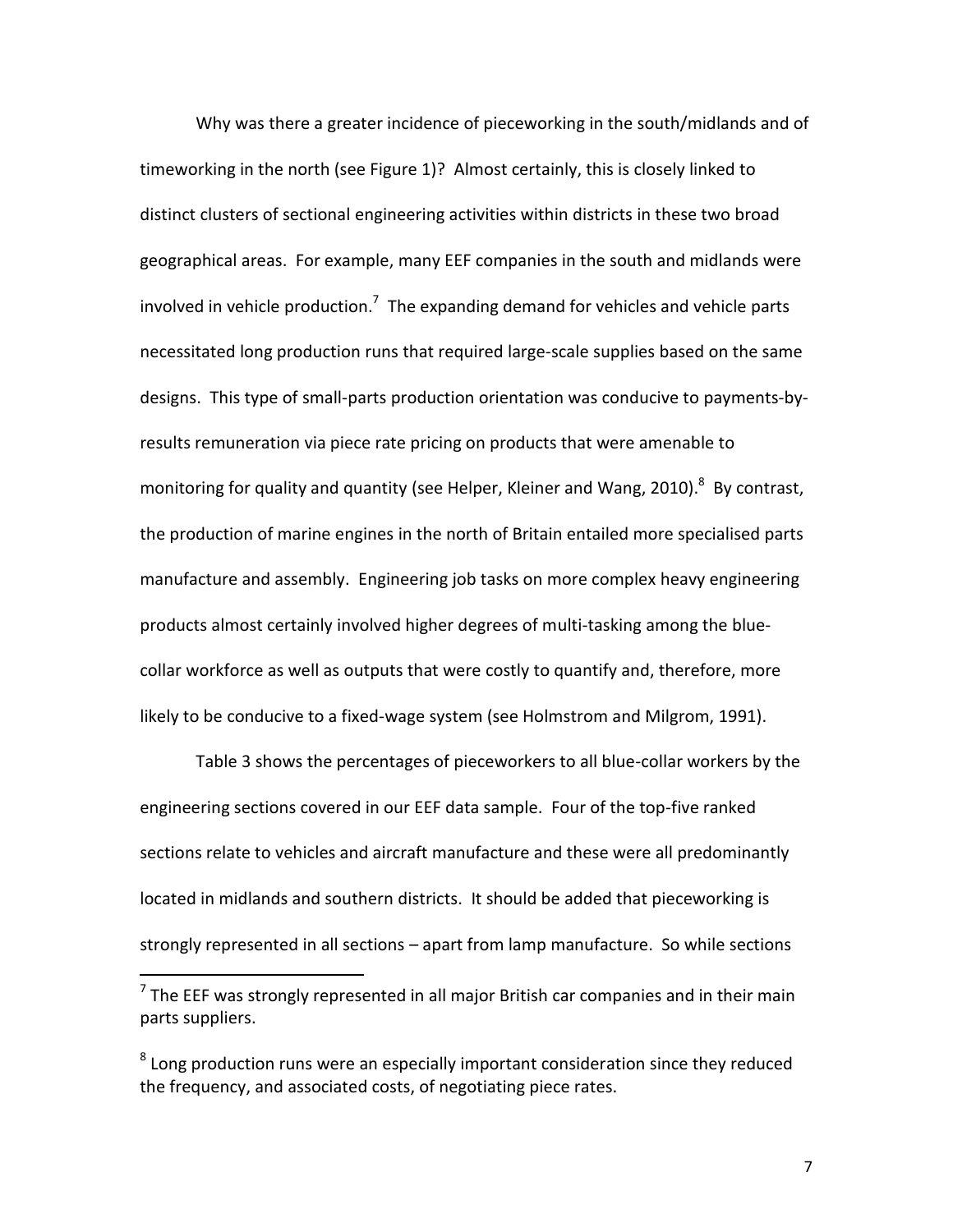like textile machinery and marine engineering were heavily concentrated in the north, pieceworkers nonetheless accounted for roughly half of their workforces.

# **3 The structures of timework and piecework earnings in the EEF**

 $\overline{a}$ 

In this section we show the main component parts of timeworkers' and pieceworkers' weekly earnings, highlighting potential interactions with business cycle fluctuations. In addition to the earnings elements incorporated here, remuneration incorporated a National Bonus payment. $9$  There was also a wide variety of supplementary payments.<sup>10</sup> Examples include 'dirty money' (wage supplements to compensate for adverse working conditions), merit awards, and compensatory bonuses.<sup>11</sup>

<sup>&</sup>lt;sup>9</sup> The National Bonus was first paid in 1917 in order to compensate engineering workers for exceptional cost of living increases during WWI. While it was intended to be a temporary pay supplement and while it was significantly reduced in 1922, it was not consolidated into basic rates of pay until 1950. In 1927, timeworkers, but not pieceworkers, received a 20% Bonus increase. Further money increases in 1935, 1936 and 1937 applied equally to both timeworkers and pieceworkers. All four changes served to reduce piecework-timework minimum expected pay differentials. While we refer to the Bonus in this section, in order to avoid undue detail, we do not explicitly highlight it in our definitions of timework and piecework earnings. Detailed analyses of the inter-war and immediate post-war EEF earnings structure, including the contribution of the National Bonus, are given by Knowles and Robertson (1951) and Knowles and Hill (1954).

 $10$  We make no attempt to incorporate the roles played by supplementary payments. They became more important prior to WWII, through the war, and in the immediate post-war years. See Knowles and Hill (1954, Table IX).

 $11$  Compensatory bonuses were paid to timeworkers whose work was deemed to add value above average but who, unlike pieceworkers, were not eligible to receive payments directly related to performance.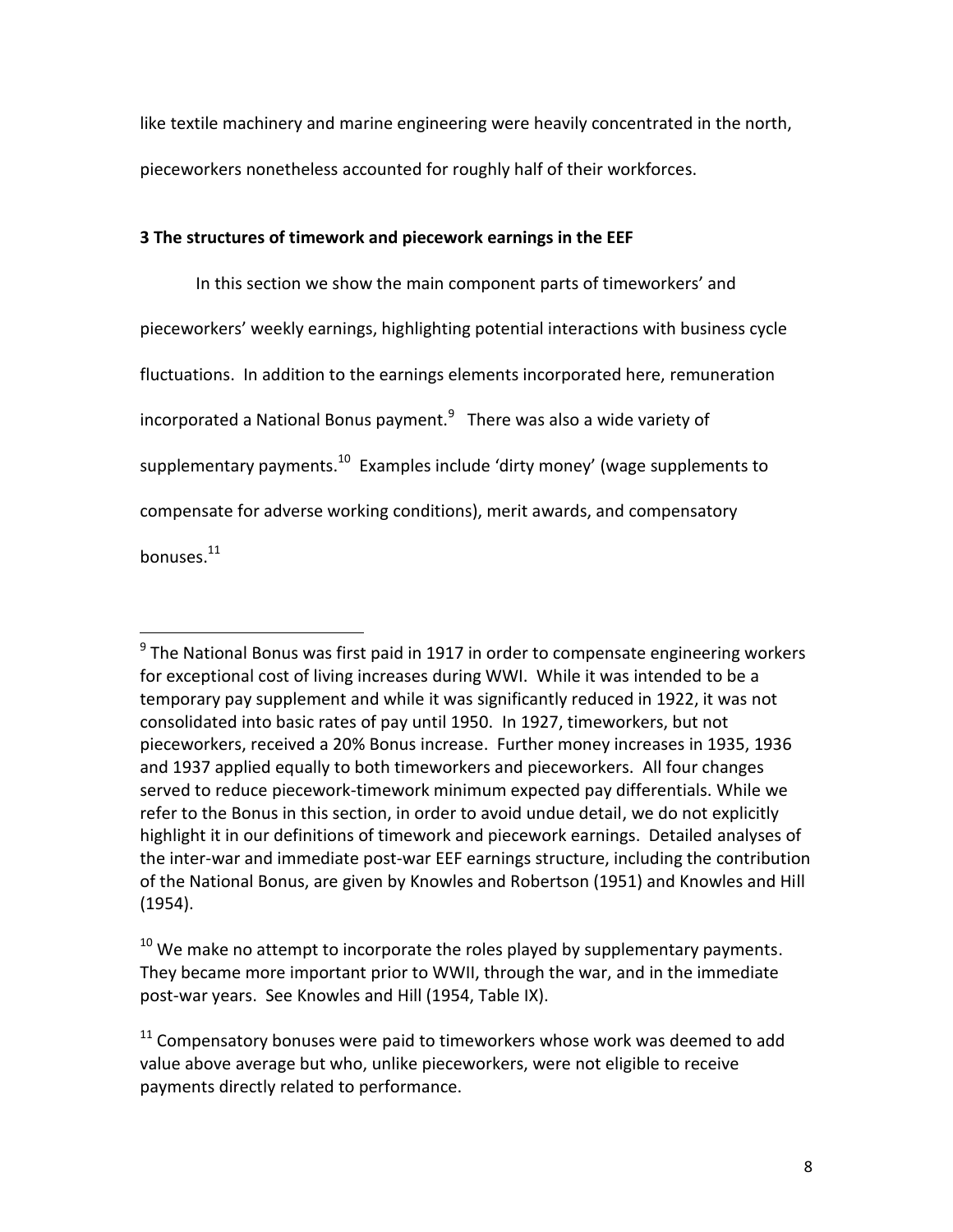Average timeworkers' weekly earnings for occupation *j* in engineering district *d* at time *t* is given by

$$
(1) E_{jdt} = e_{jdt} H_{jdt}
$$

where *E* is average weekly earnings, *e* is average hourly earnings, and *H* is average weekly paid-for hours.

Overtime working was an important feature of weekly working time and given that hourly overtime pay differed from standard time pay we need to distinguish between the two types of hours. Let  $H = H<sub>S</sub> + H<sub>O</sub>$  where  $H<sub>S</sub>$  is standard weekly hours paid for at basic rates and  $H_0$  is overtime weekly hours to which a premium rates applied. Maximum EEF weekly standard hours were 47 and so H<sub>0</sub> > 0 if H > 47. Let  $\theta = H_s/H$  in which case  $\theta$  < 1 if  $H_s$  < ( $H_s$  +  $H_o$ ) and  $\theta$  = 1 if  $H_s$  =  $H$ . Then (1 -  $\theta$ ) defines the share of overtime in weekly hours. Incorporating this share, it is useful to approximate hourly earnings using a geometric average. We have

(2) 
$$
e_{jdt} = w_{jdt}^{\theta_{jdt}} (k_t w_{jdt})^{(1-\theta_{jdt})}
$$
,

 $\overline{a}$ 

where *w* is the basic hourly time rate<sup>12</sup> and *k* is the overtime premium. Local-level basic time rates were generally related to nationally-negotiated time rates for skilled fitters and unskilled labourers. However, company- and district-level interpretations of occupational wage relativities could vary widely. More national uniformity was achieved in respect of maximum weekly standard hours and the overtime premium. Both

 $12$  The basic time rate was supplemented by the National Bonus to create a so-called actual or effective rate. Here, we ignore the Bonus add-on.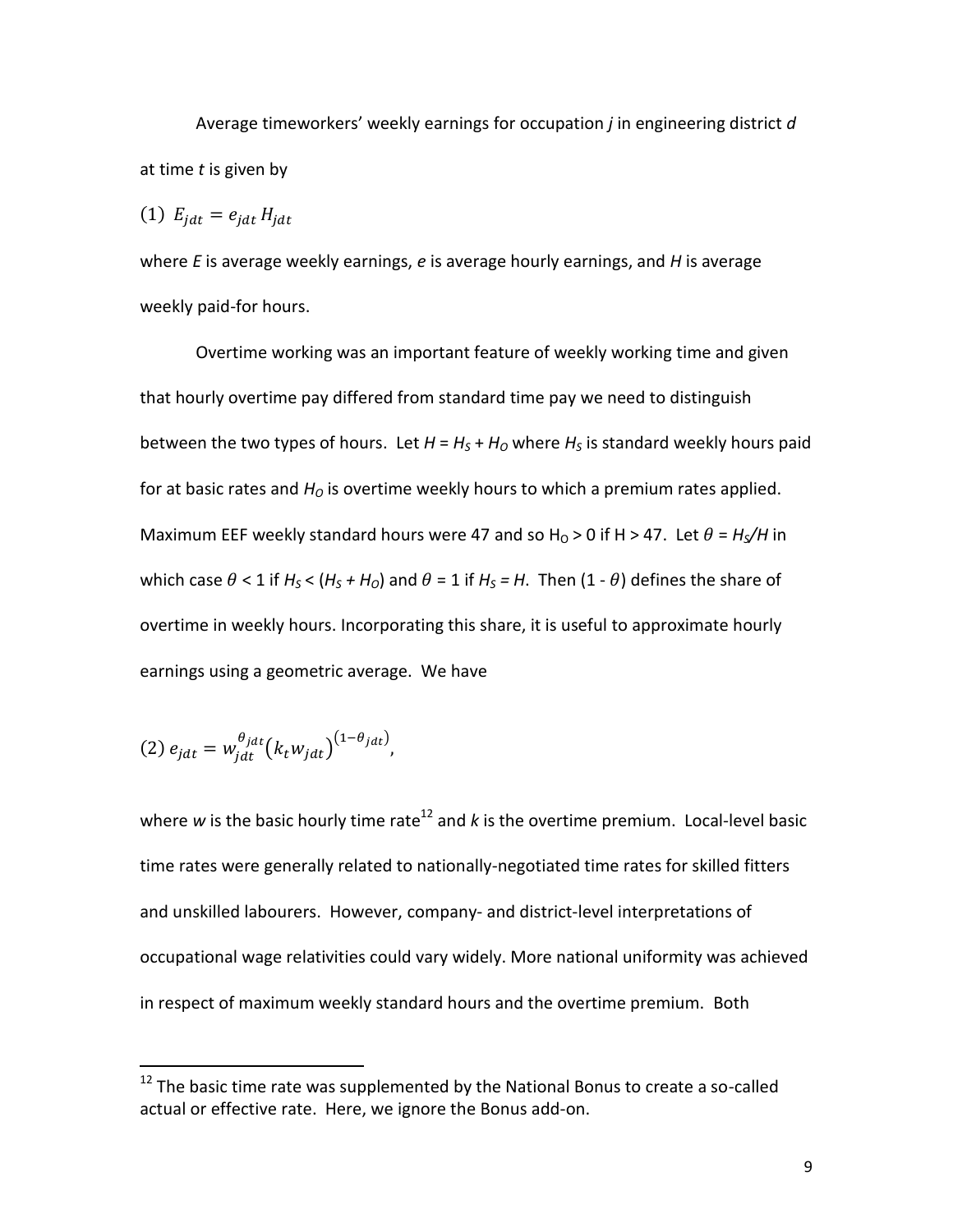maximum  $H<sub>S</sub>$  and  $k$  were set nationally and applied to all workers in the EEF (i.e. timeworkers and pieceworkers). Maximum *H<sup>s</sup>* remained fixed at 47 hours throughout our period while *k* was altered once, in 1931.

Substituting (2) into (1), taking logs and differentiating with respect to national unemployment  $(U_t)$  to represent the cycle<sup>13</sup>, gives

$$
(3)\ \frac{\partial lnE_{jdt}}{\partial U_t} = \frac{\partial lnw_{jt}}{\partial U_t} + (lnk_t) \frac{\partial (1 - \theta_{jdt})}{\partial U_t} + (1 - \theta_{jdt}) \frac{\partial lnk_t}{\partial U_t} + \frac{\partial lnH_{jdt}}{\partial U_t}.
$$

Pieceworkers' weekly earnings involved more complicated considerations. They depended on a multitude of piecework prices applied to a considerable diversity of products, processes and operations. As well as the number of hours per week, they were also dependent on productive effort per hour. Overtime pay applied along the same lines as timeworkers. In principle, much of the complexity derived from the fact that piece rates and time settings were established at local levels. In practice, starting in 1914, attempts were made to simplify hourly piecework pay by linking it to equivalent time rates via national employer-union agreements. First, a pieceworker was guaranteed the basic equivalent time rate. Secondly, a pieceworker of 'average ability' in a given occupation was expected to receive a minimum hourly basic wage rate that was at least 33¼ per cent over the equivalent basic time rate. This was referred to as

 $13$  In the earnings estimation in Section 5 we use both national and district-level unemployment rates.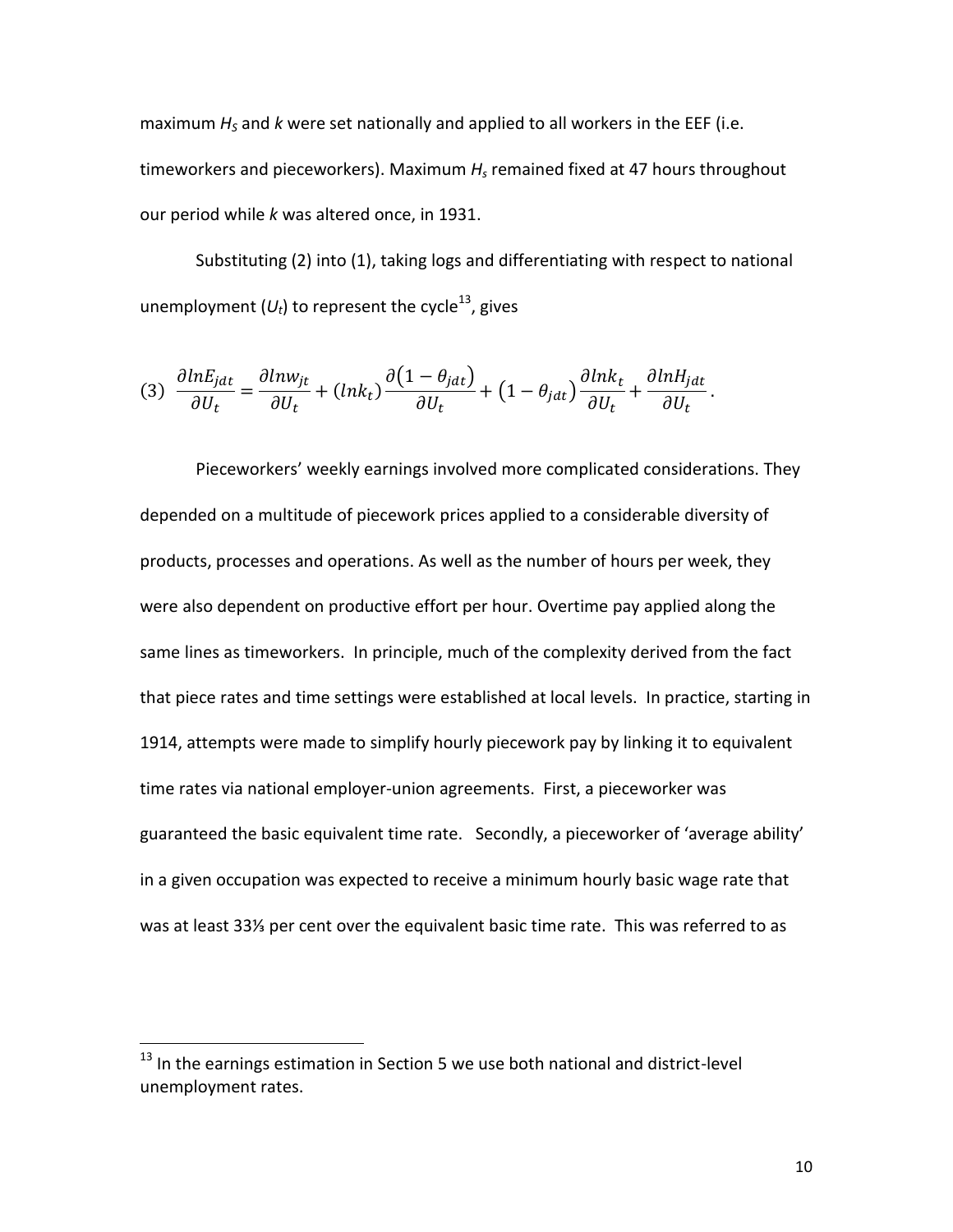the piecework percentage, which we label *p-p*. From June 1931 to March 1943, the *p-p* was reduced to 25 per cent of the basic time rate.  $^{14}$ 

 The *p-p* had the advantage of providing a target, recognised throughout the industry, by which the basic hourly wages of typical pieceworkers might be expected to exceed the equivalent timeworker rates. It also helped to set piecework prices: these were adjusted so that the piece rate percentages were achieved. Piece rate prices and times were set at local levels. For given pieceworker occupations, deviations from nationally agreed time rates and from the *p-p* could well occur. However, even allowing for local pay variations, the system had a major limitation. Changes nationally agreed basic time rates or in the *p-p* implied considerable costs of adjusting a vast number of linked piecework prices.<sup>15</sup>

There remains a fundamentally important aspect of piecework remuneration. Unlike timeworkers, hourly pay of pieceworkers is dependent on their output per hour. Suppose that, under given business expectations, piece-rates were set such that a pieceworker may expect to earn x% per hour more than an equivalent time worker. An unanticipated fall in output demand involves two potential intensive margin cost-cutting

<sup>&</sup>lt;sup>14</sup> It is important to note that the  $p-p$  did not imply that, as a minimum, a typical pieceworker could expect to earn one-third or one-quarter more than an equivalent timeworker. A pieceworker's effective minimum rate of pay consisted of the basic time rate plus the *p-p* plus the National Bonus. A timeworker's effective minimum rate of pay consisted of the basic time rate plus the National Bonus. The National Bonus payment ensured that the effective minimum rates' differential was less than the *p-p*.

<sup>&</sup>lt;sup>15</sup> See Knowles and Hill (1954, especially p. 284 and p. 302). In fact, it was argued that piecework pay differentials were best adjusted via changes in the National Bonus since this side-stepped the problems of piece rate price adjustments.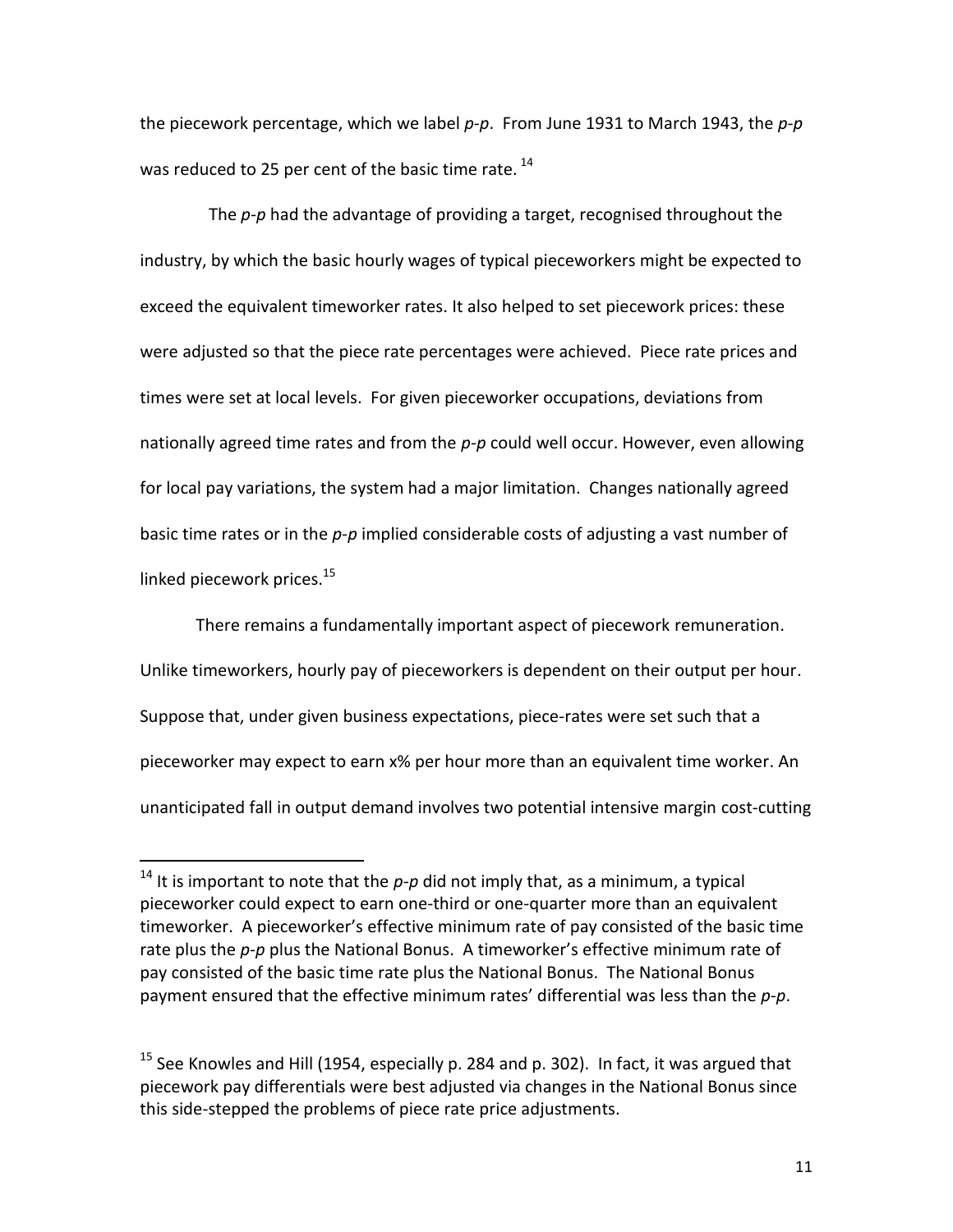reactions by employers. First, weekly hours could be reduced. Second, output per person-hour could be reduced by slowing the rate of production throughput. Only the first of these two cost objectives was feasible, at least in the short-run, in the case of timeworkers.

As shown in Table 3, vehicle production was dominated by piecework. It offers an obvious example of a section in which hourly productivity might fluctuate since the batch production of car and truck parts among suppliers was in important respects controlled by changes in the per-period rates of vehicle assembly. A persuasive example is given by Knowles and Hill (1954, pp. 310/311) in respect of car production in EEF companies between 1948 and 1953. *"Motor car production reached a peak in the export boom of 1950, fell off in 1951-52 when the export market collapsed and steel supplies were short, and rose very steeply in 1952-53 when the steel shortage had eased. Pieceworkers' average hourly earnings in motor cars were responsive to this fluctuation: they increased much more than the average between 1948 and 1951….., in 1951-52 their rise was below average; while in 1952-53 it was again easily the largest of any section."* These authors further report that, over this period, employment was static and "*fluctuations in hours worked in this section were not nearly sufficient to offset the fluctuations in production*". They conclude that hourly earnings fluctuations derived principally from variations in hourly productivity.

Pooling together these various piecework pay components, and recognizing that we are offering no more than an approximation to actual piece rate setting in many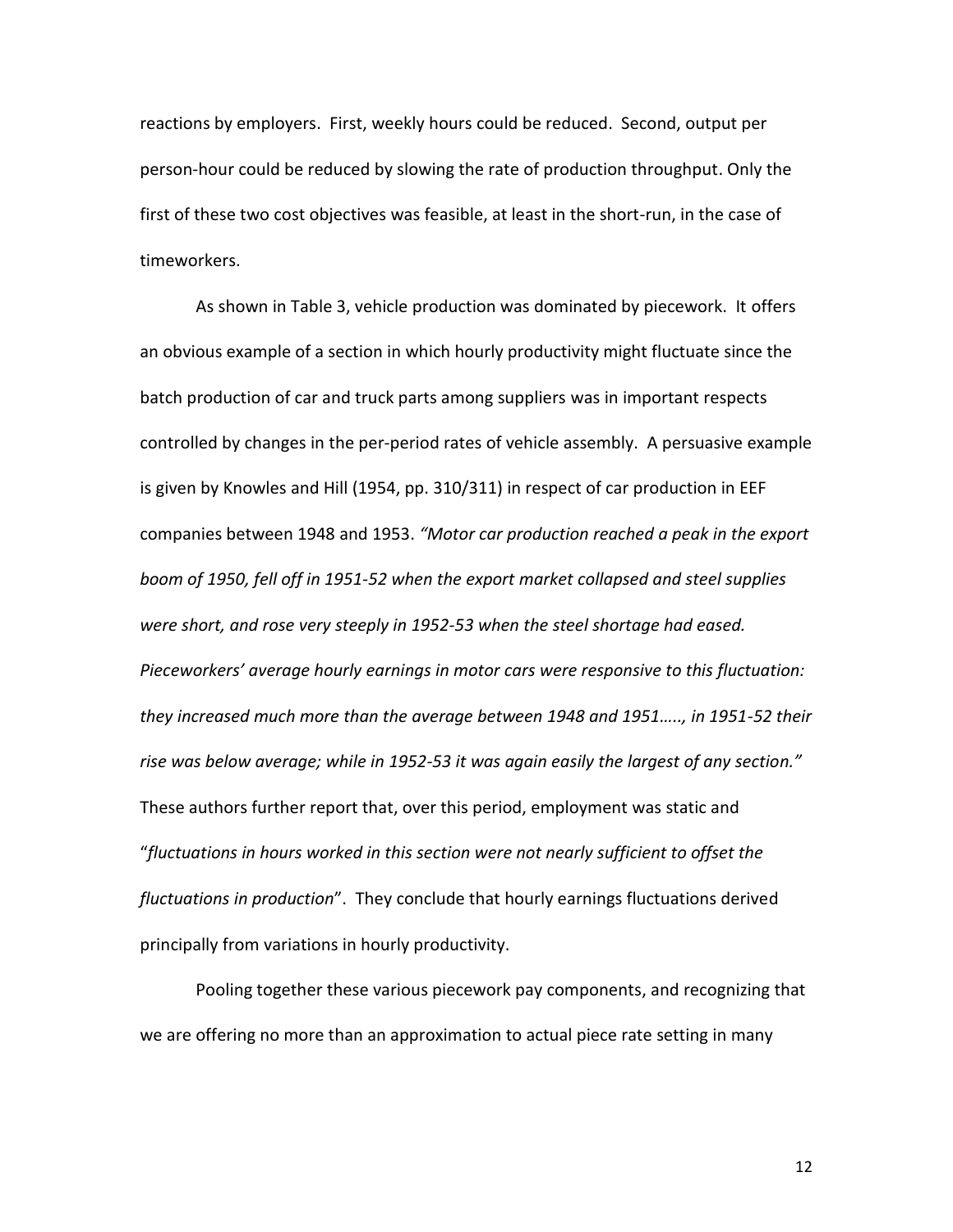local districts, average pieceworkers weekly pay for occupation *j* in district *d* at time *t* is given by

(4) 
$$
P_{jdt} = ((p_{jdt})^{\phi_{jdt}})H_{jdt}, \ 0 < \phi \le 1
$$

where  $P$  is average weekly earnings,  $p$  is average hourly earnings. The parameter,  $\phi$ , represents hourly productive work intensity. For simplicity we assume that  $\phi = 1$ represents optimal intensity of effort – such as the agreed line speed in a car assembly plant in the face of a healthy order book - while  $\phi$  <1 represents short-run periods in which productive effort falls short of this optimum due to unanticipated demand reductions. For any given value of  $\phi$ , work intensity is assumed constant across all weekly hours.<sup>16</sup>

Average hourly piecework earnings are given by

(5) 
$$
p_{jdt} = (m_{jdt}w_{jt})^{\theta_{jt}}(km_{jdt}w_{jt})^{(1-\theta_{jt})},
$$

where *m* is a percentage piece rate markup. The markup is made up of two parts, that is

$$
(6) \ \ m_{jdt} = (p-p)_t + \delta_{jdt}, \qquad \delta \gtrless 0,
$$

 $\overline{a}$ 

where δ is the district deviation from the national piecework percentage*, p-p*.

Substituting (5) into (4) taking logs and differentiating with respect to national unemployment (*Ut*), gives

 $16$  We ignore individuals' supply-side reactions to company-led required changes in effort due to product demand fluctuations.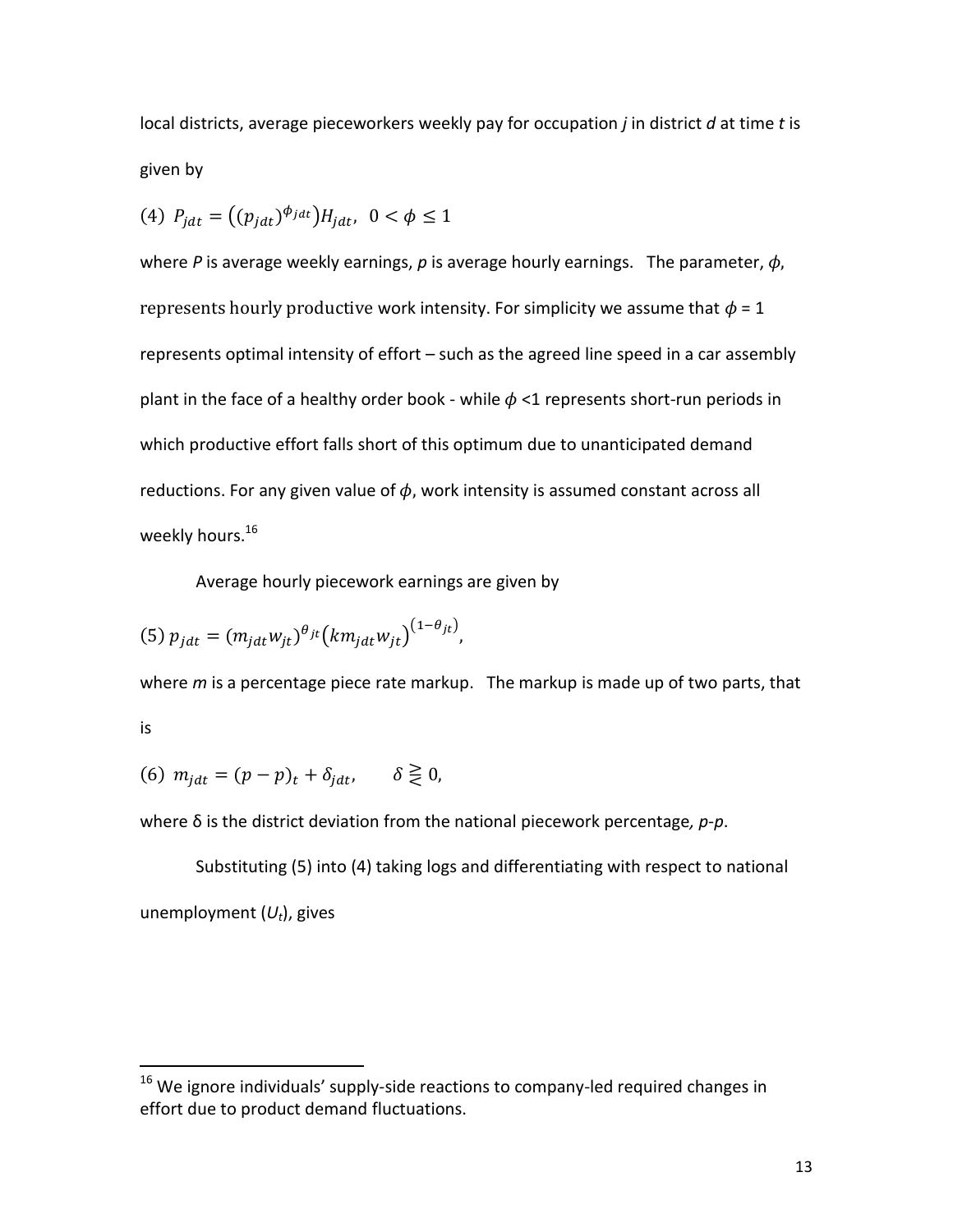$$
(7) \frac{\partial lnP_{jdt}}{\partial U_t} = \phi_{jdt} \left[ \frac{\partial lnw_{jdt}}{\partial U_t} + \frac{\partial lnm_{jdt}}{\partial U_t} + (lnk_t) \frac{\partial (1 - \theta_{jdt})}{\partial U_t} + (1 - \theta_{jdt}) \frac{\partial lnk_t}{\partial U_t} \right]
$$

$$
+ \frac{\partial \phi_{jdt}}{\partial U_t} (lnp_{jdt}) + \frac{\partial lnH_{jdt}}{\partial U_t}.
$$

During periods when  $\phi = 1$ , and so  $\frac{\partial \psi_{jdt}}{\partial v_t} = 0$ , pieceworkers' (potential) cyclical responses are confined to changes in wage earnings and weekly hours. Where there is no such binding constraint then  $\frac{\partial \Psi_{j} dx}{\partial U_t} < 0$  or productive work intensity is procyclical.

For timeworkers and pieceworkers in (3) and (7), changes in basic time rates, the overtime premium, the share of overtime, and total weekly hours had potential cyclical impacts on weekly earnings. Additionally, the cyclicality of pieceworkers' earnings could be affected by changes in piecework percentage and in hourly productivity.

# **4 EEF Data**

We make use of EEF member firms' payroll data for the period 1927-1937. Detailed data descriptions are provided by Hart and Roberts (2012). During our period of study, the Federation represented between 1,800 and 2,200 firms employing between 390,000 and 520,000 adult male manual workers (Wigham, 1973, Appendix, J). Our wages and hours data cover manual male timeworkers and pieceworkers over the age of 21 in 14 blue-collar occupations. The payroll data are collected in October of each year. The wages data cover hourly basic wage rates, hourly earnings, weekly hours, and weekly earnings. For any given wage or hours definition, we construct cell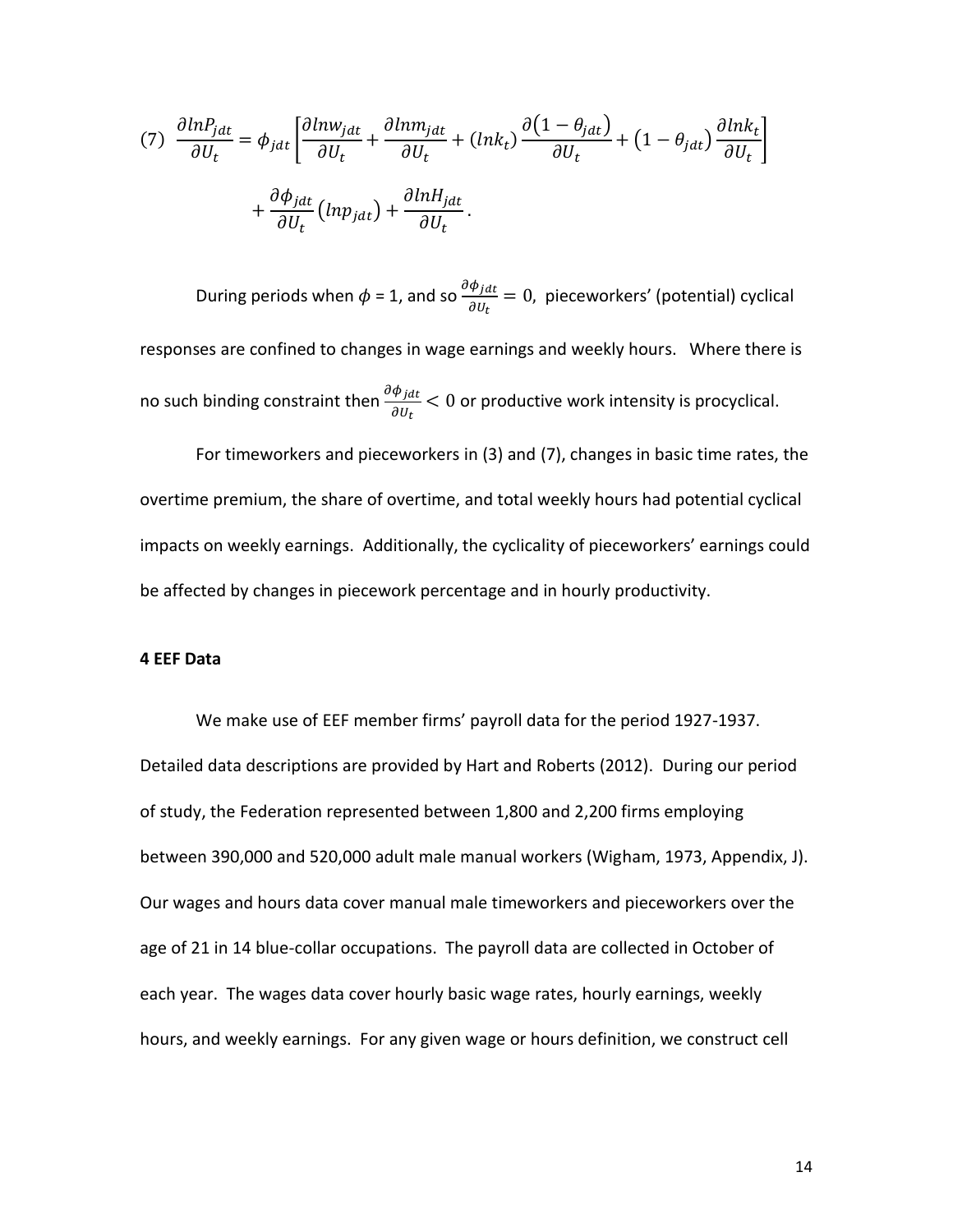means where each cell identifies whether the worker is paid time rates or piece rates, his occupation, and his work district.

In the complete EEF dataset (see Acknowledgements) there are 51 engineering districts. Here, we make use of a sub-set of 28 districts for which we have matching annual unemployment rates: together, they account for 85% of the total sample EEF labour force in the full data set. Table 1 shows the 14 occupations and the division of the 28 districts as between the north and south/midlands.

#### **5 Piecework-timework hourly earnings differentials**

Pieceworkers' rates of pay in the EEF were higher than those of equivalent timeworkers, a finding common to the literature (e.g., Pencavel, 1977; Seiler, 1984). For example, more able individuals opt into piece-rated jobs since they know that they can earn more per unit of time than in equivalent time-rated jobs. What happened to the piecework-timework hourly earnings differentials over the Great Depression cycle?

Using our complete data, we estimate the path of the piecework-timework hourly earnings differential after conditioning for occupations, districts, and time. The differential is given by

(8)  $ln p_{jdt} - ln e_{jdt} = Z_{jdt} \theta + e_{jdt}$ 

where *Z* represents a set of controls consisting of occupation dummies, district dummies, and year dummies. We estimate equation (8) in two ways: we show hourly earnings that (a) include the effects of overtime, and (b) exclude the effects of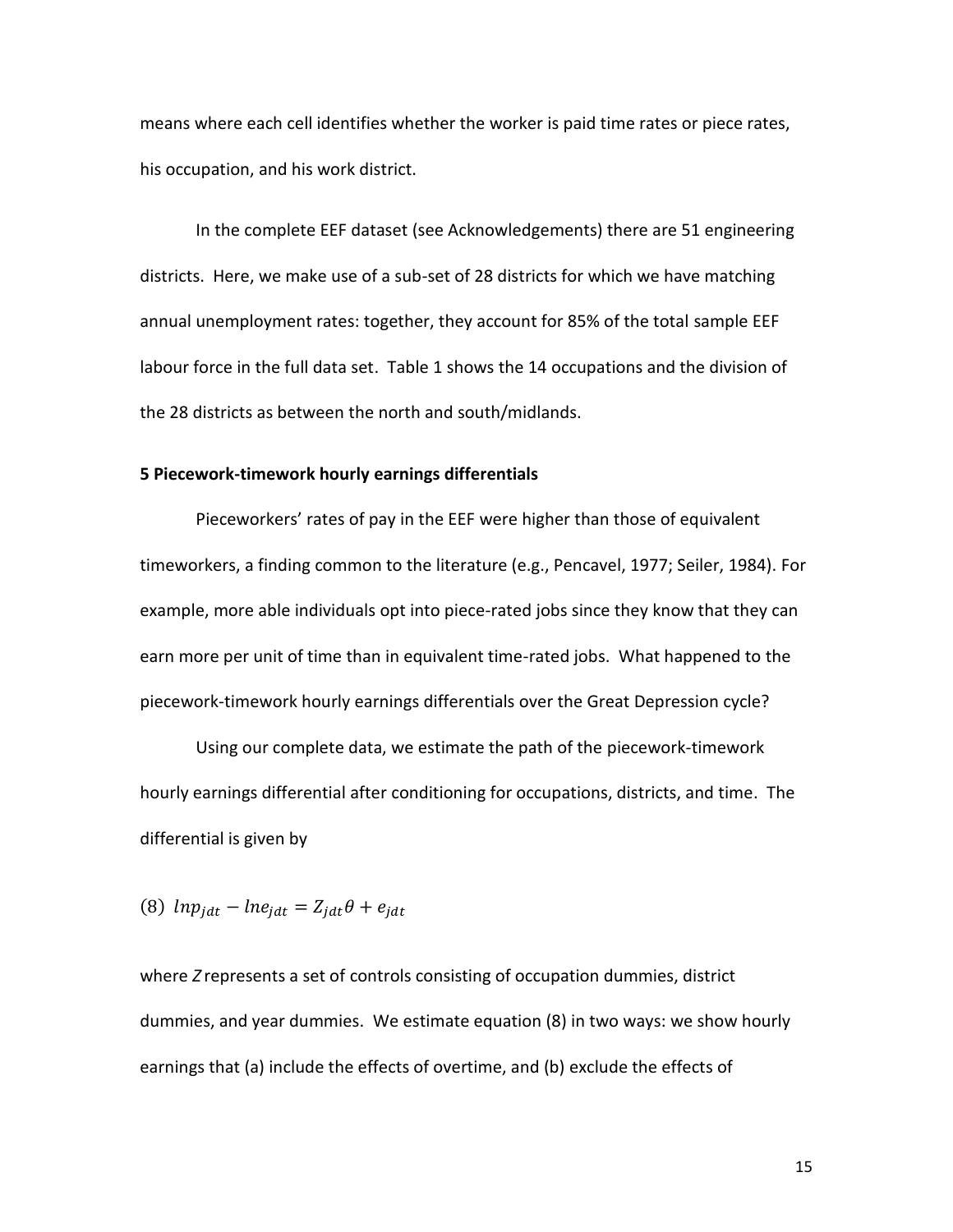overtime.<sup>17</sup> The estimated annual differentials for the two earnings series are shown in Figure 4 – they are the plots of the estimated year dummies in equation (8). The piecetime hourly earnings differentials narrowed appreciably between 1929 and 1932 when the most severe downturn of the Depression occurred. The outcomes are virtually identical whether or not we adjust for the effects of overtime.

Does the pattern in Figure 4 hold when we split the data into northern and southern/midland districts? The answer is yes, and this is illustrated in Figure 5 in respect of turners using their overtime-corrected hourly earnings. This is a major engineering occupation with a large representation in the two sets of districts. The differentials coincide closely, falling from about 21/22% in 1930 to a trough of under 13/15% by 1932/33 before climbing to about 17% by 1937. This pattern is common across occupations.

In Section 3, we noted two national level agreements reached in 1931 that served to narrow the differentials. First, the piecework percentage was reduced from one-third to one-quarter above the equivalent basic time rate. Second, the overtime premium in respect of the first two hours of daily overtime was reduced from time and a

 $17$  From Figure 2 we know that the length of timeworkers' weekly hours exceeded those of pieceworkers. Without correcting for overtime, hourly earnings differentials can, therefore, partially reflect different shares of overtime hours within total hours. We adjust for overtime by multiplying hours above 47 weekly hours by the appropriate overtime premium rates. These corrected hours are then divided into total weekly earnings to obtain standard-equivalent earnings differentials. Actually, this only provides approximate estimates since overtime pay in the EEF was paid in respect of daily hours worked and so was conditioned in part by the distribution of daily hours. We adopt the approximation in our calculations due to the absence of data on daily hours.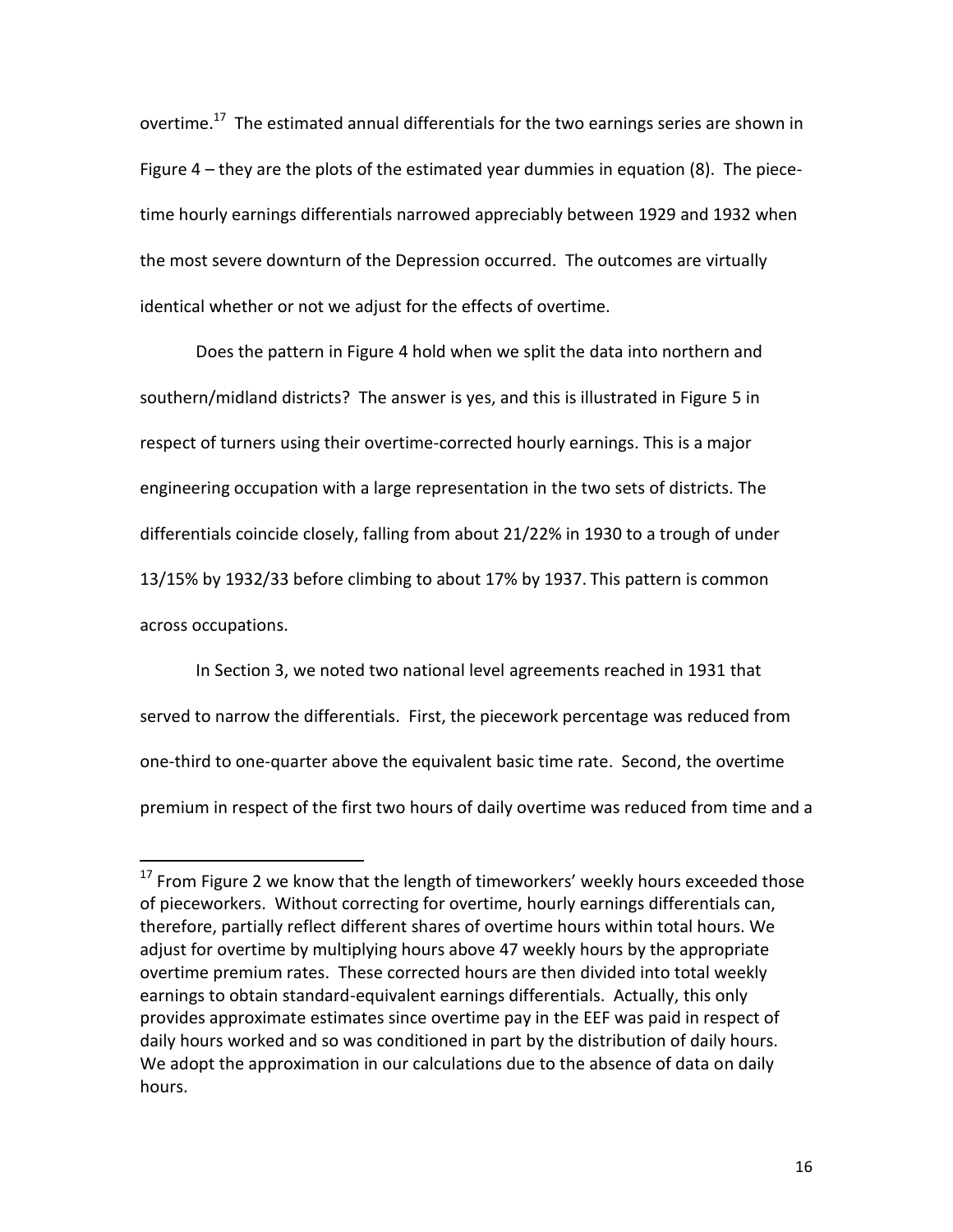half to time and a quarter. We note, however, that while the earnings differentials declined in 1931 – to some extent influenced by these policy changes – they had declined even more steeply in the preceding two years. Also, post-1932 the differentials rose despite the fact that, as noted in footnote 9, the National Bonus increases from 1935 to 1937 acted in favour of timeorkers' earnings.

#### **6 Real earnings cyclicality and the north-south divide**

Wages and hours regressions are undertaken separately for pieceworkers and timeworkers. Following the discussions in Sections 2 and 4, we want to test for differences in pay and hours responses to the Great Depression business cycle between northern engineering districts and southern/midland districts. Accordingly, we define a binary variable *D* such that

(9)  $D_t = 1$  for northern districts at time t,

#### $= 0$  otherwise.

Our pay and hours estimating equations incorporate *D<sup>t</sup>* to allow for differences in the pay reactions of northern and southern/midland hourly earnings to the Great Depression business cycle. We use both national and district-level unemployment rates to proxy the cycle. We illustrate our regression equations on the basis of hourly earnings, expressed *e* = *E/H* and *p = P/H* (see Section 3).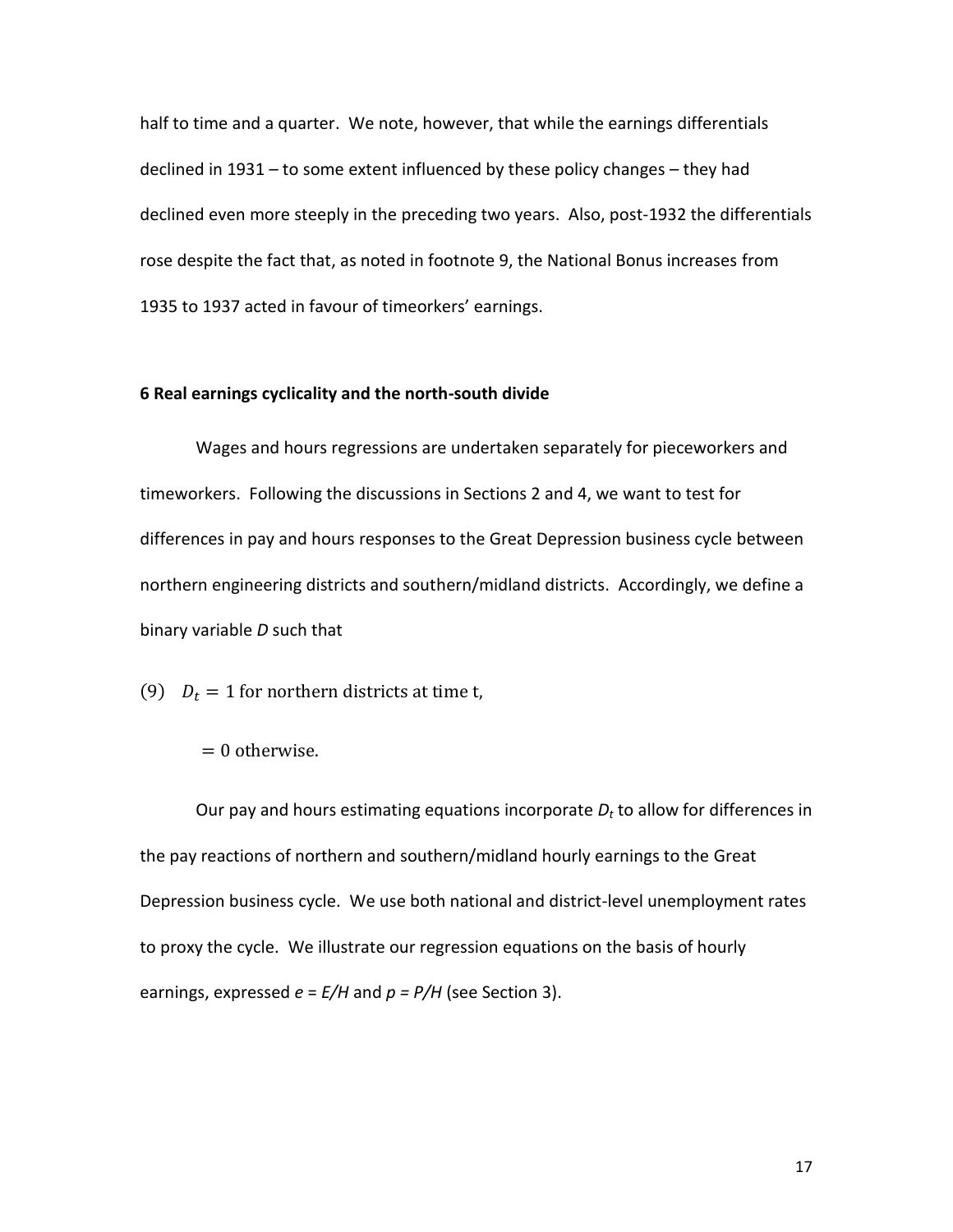Let *Δe* be annual first-differenced hourly real earnings of timeworkers and *Δp* be the equivalent for pieceworkers. For occupation *j* in district *d* at time *t*, our regressions based on national unemployment are given by

(10) 
$$
\Delta e_{jdt} = \alpha_1 \Delta U_t + \alpha_2 \Delta U_t D_t + \alpha_3 D_t + Z_{jdt} \theta_1 + \varepsilon_{jdt}
$$

(11) 
$$
\Delta p_{jdt} = \beta_1 \Delta U_t + \beta_2 \Delta U_t D_t + \beta_3 D_t + Z_{jdt} \theta_2 + \omega_{jdt}
$$

where ΔU<sub>t</sub> is the first-differenced national unemployment rate,  $\Delta U_t D_t$  is a slope dummy, and *Zjdt* is a set of controls consisting of occupation dummies, district dummies, and a time trend. Given we have annual occupational hourly earnings that are regressed on a single national rate of unemployment, potential standard error biases are countered by clustering at the year level. Real hourly earnings are obtained using a final output price deflator obtained from Feinstein (1972). Reported estimates are weighted by the numbers of workers in each annual occupational earnings cell.

Our regressions incorporating district-level unemployment rates are given by

(12) 
$$
\Delta e_{jdt} = \alpha_1 \Delta U_{dt} + \alpha_2 \Delta U_{dt} D_t + \alpha_3 D_t + Z_{jdt} \theta_1 + \varepsilon_{jdt},
$$

(13) 
$$
\Delta p_{jdt} = \beta_1 \Delta U_{dt} + \beta_2 \Delta U_{dt} D_t + \beta_3 D_t + Z_{jdt} \theta_2 + \omega_{jdt}
$$

where unemployment rates are now further delineated by districts, and  $Z_{\text{jet}}$  contains occupation, district, and year dummies. Given we have up to 14 occupational earnings rates per district we counter potential standard error biases by clustering at the district/year level. Real hourly earnings derive from controlling for both districts and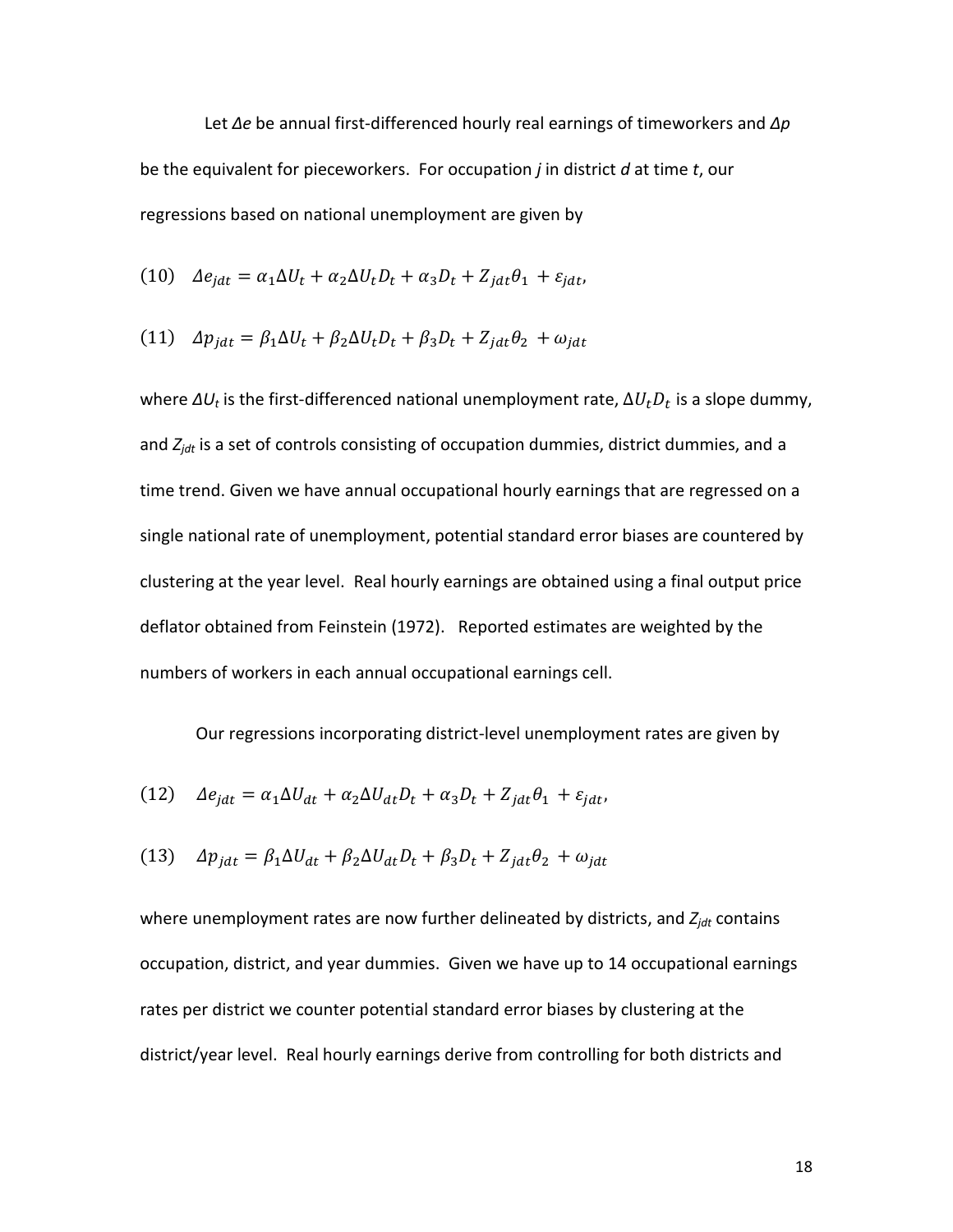year fixed effects. Reported estimates are weighted by the numbers of workers in each occupation cell at district level.

Additionally, we recognise that the error terms between the foregoing pairs of pieceworker and timeworker regressions are likely to be contemporaneously correlated. In Section 3 we report on national initiatives to adopt fitters' and labourers' agreed national basic hourly wages as the comparative basis for setting the minimum expected rates of hourly pay of pieceworkers of average ability, the piecework percentage. Accordingly, we obtain robust standard errors for the timeworker/ pieceworker equations using seemingly unrelated regression (SUR) estimation.<sup>18</sup>

As in expressions (1) and (4), we present our results for the two pay groups in terms of weekly real earnings and their two component parts, weekly hours and hourly real earnings. We concentrate on wage/hours-unemployment semi-elasticities. <sup>19</sup>

The weekly earnings results in Table 5 present a relatively simple picture.<sup>20</sup> Weekly real earnings of both timeworkers and pieceworkers are highly procyclical. Results based on the national rate of unemployment do not differ significantly from those based on district rates. A one point increase in the rate of unemployment is associated with decreases of between 0.6% and 1% in weekly real earnings. The results

 $18$  We obtain simultaneous equation estimates with robust standard errors using STATA's *suest* postestimation command.

 $19$  In our related work (Hart and Roberts, 2012), we investigate the issue of possible biases due to within-occupation heterogeneity. We argue that this is likely to be small.

<sup>20</sup> We do not show results with respect to the shift dummy, *D<sup>t</sup>* . Throughout, It is generally insignificant with no bearing on our key findings.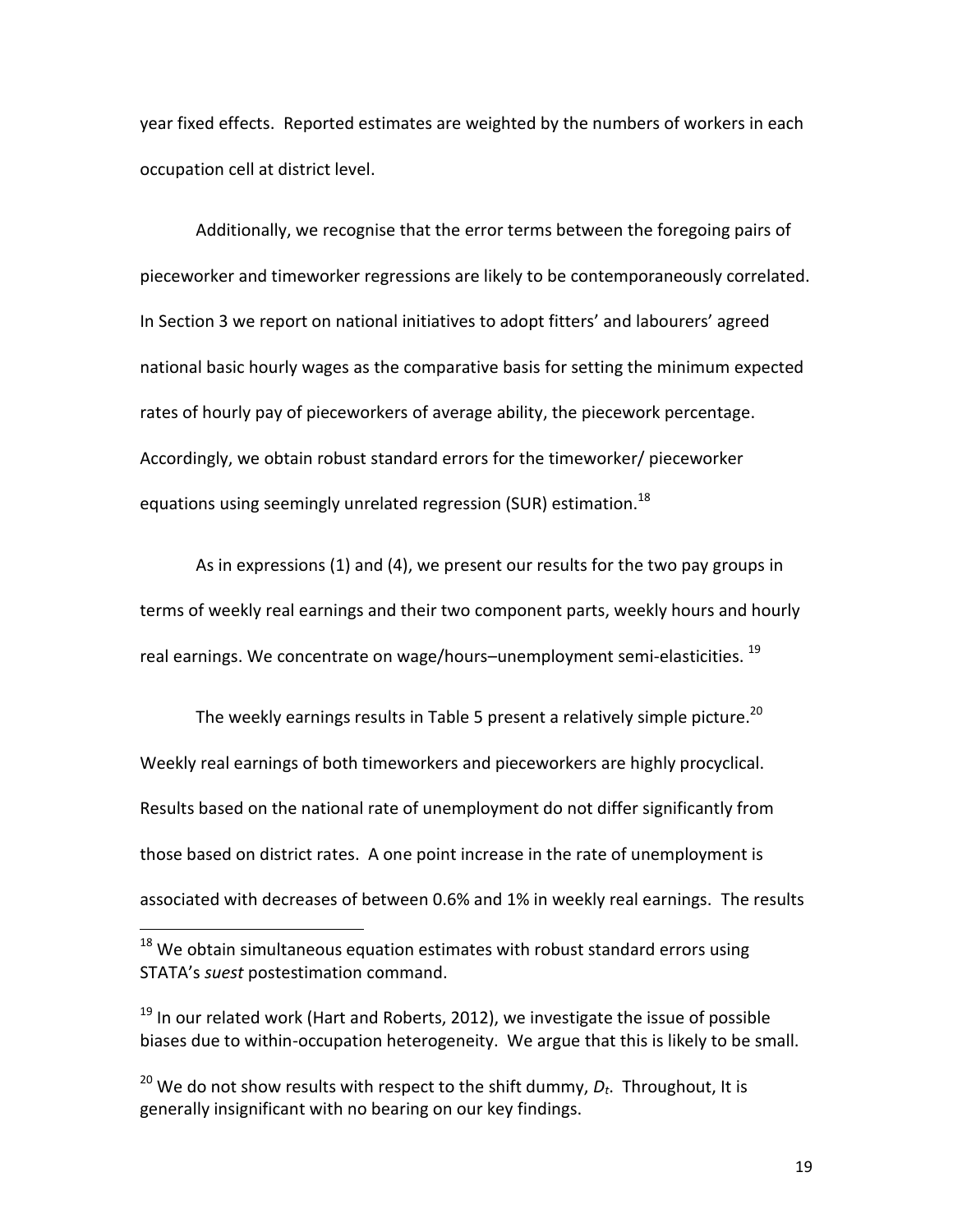with respect to district unemployment rates suggest - albeit with large standard errors that northern weekly earnings procyclicality was stronger than for southern/midland districts.

As shown in Figure 2, weekly hours of work were procyclical in both northern and southern/midland districts. Therefore, we would expect that hours' fluctuations would importantly contribute to weekly earnings procyclicality. In the case of timeworkers, Table 6 reveals that this is unequivocally true. There is one caveat. While the timeworker results based on national unemployment imply no distinction between the north and the south/midlands, those based on district unemployment rates suggest that timeworkers' hours in northern districts were more procyclical than further south. Weekly hours of pieceworkers display cyclicality on a par with timeworkers. But this is not due to a uniform reaction across districts. Especially using district unemployment rates, hours fluctuations among northern pieceworkers are significantly more procyclical than among their south/midlands counterparts.

The microeconometric literature on real earnings cyclicality has been most concerned with hourly, not weekly, real earnings. Our EEF outcomes in this dimension are shown in Table 7.

In respect of timeworkers, they underscore the earlier findings of Hart and Roberts (2012), viz. the hourly real pay of engineering timeworkers was more or less everwhere acyclical during the Great Depression. This is firmly the case in respect of standard hourly rates of pay. When we incorporate overtime working there is some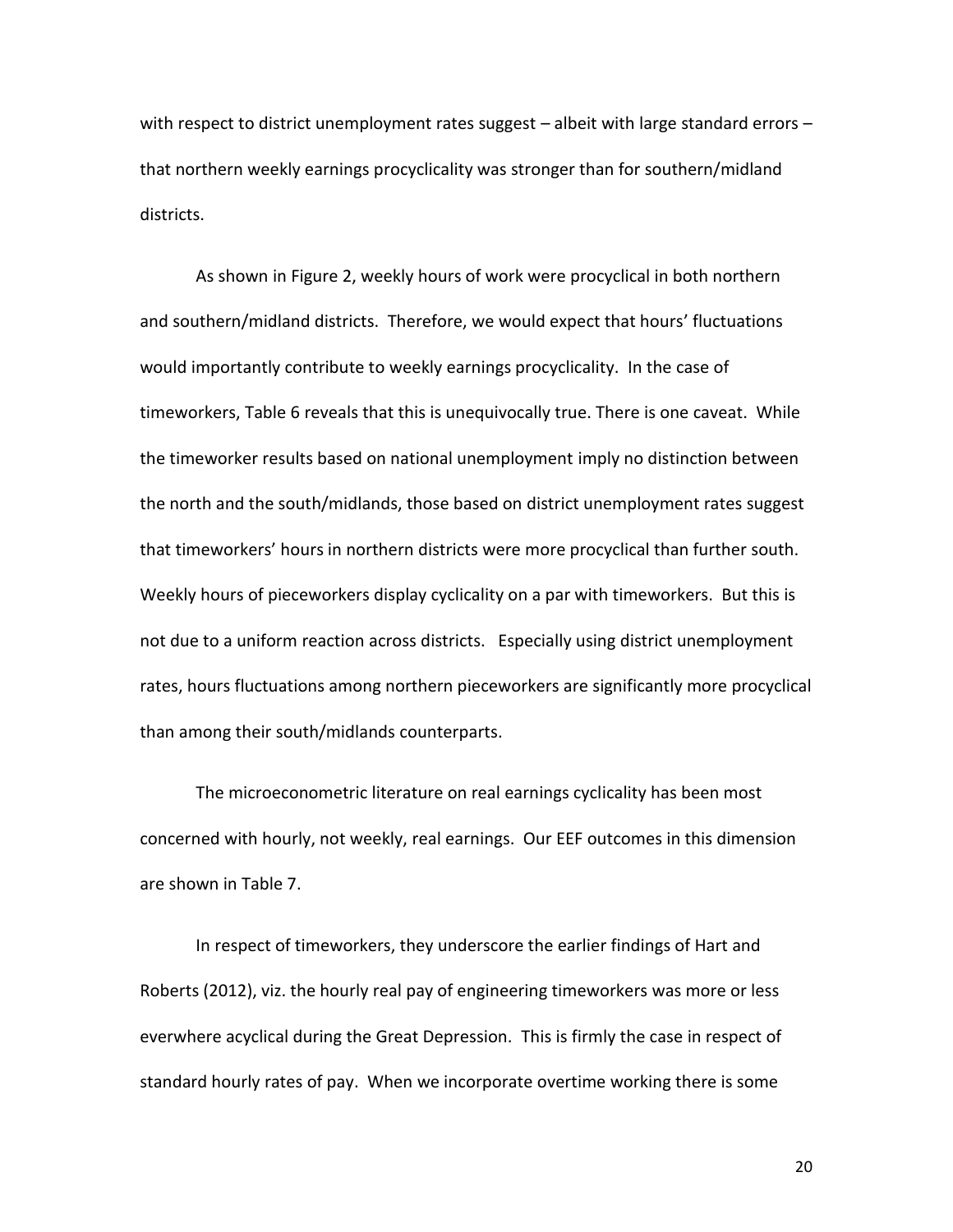indication that real hourly earnings were very weakly procyclical. But pieceworkers made up more than half the workforce in the EEF and here the hourly earnings outcomes tell a different story. First, at national district level, pieceworkers' real hourly earnings are significantly procyclical. A one point increase in the rate of unemployment is associated with decrease of abut one-third of 1% in hourly real earnings. This semielasticity is lower than found in more contemporary studies where a point rise in unemployment is typically found to be associated with, at least, a 1% fall in hourly real earnings (Pissarides, 2009). However, the results with respect to the north-south split show that northern districts serve to lower the overall hourly earnings response. Based on district unemployment rates, the semi-elasticity is found to be significantly smaller in northern compared to southern/midland districts. Including the northern slope dummy alters the estimated wage-unemployment semi-elasticity from -0.34 to -0.53. While this is roughly half the size of modern studies it nevertheless tells us that the hourly real earnings of nearly two-thirds of the blue collar engineering workforce in the regions of Britain with the most modern industries experienced quite strong real earnings procyclicality in the Great Depression.

#### **7 Discussion**

In equation (3), we identify four main components of timeworkers' weekly real earnings that were susceptible to business cycle influences – basic hourly real wages, the share of overtime hours within total hours, the overtime premium, and total weekly hours of work. We find that the first three of these variables displayed little or no cyclical variability. Hourly basic real wages, strongly conditioned by national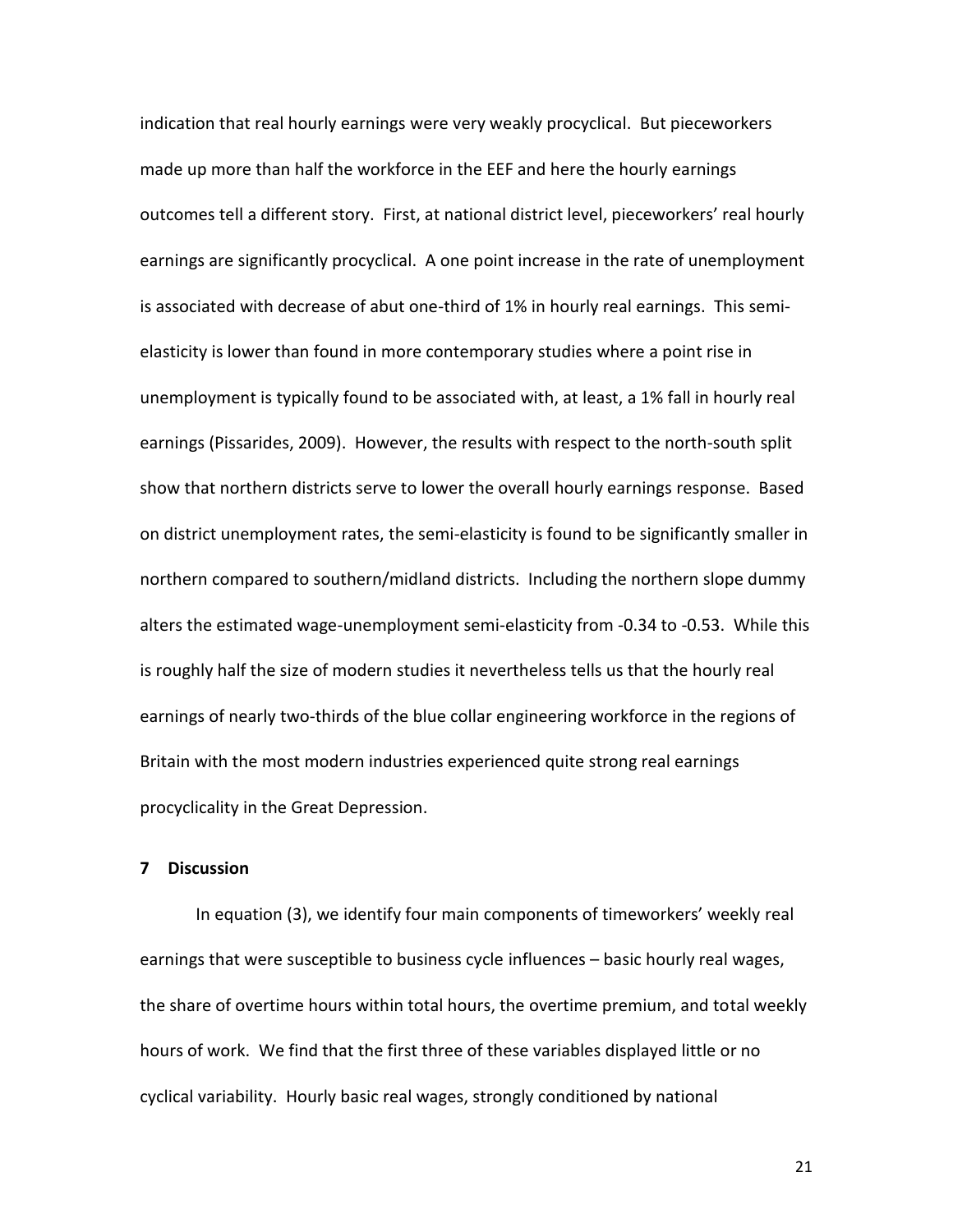agreements, were acyclical while hourly real earnings, that include the effects of overtime, were very weakly procyclical. Only weekly hours responded strongly, and procyclically, to the national and district unemployment changes.

Why were timeworkers' hourly real earnings unresponsive to the business cycle fluctuations? Product and consumer prices both fell by 13.5% and 12.1% between 1928 and 1934 (Hart and Roberts, 2012). Minimum basic money time rates were set by national agreement for fitters and labourers and these rates were generally adopted as a basis for setting minimum time rates across occupations. For the whole of our period, the nationally agreed minimum rates were held constant (see Knowles and Hill, 1954, Table 3). So, while basic money rates above the agreed floors were undoubtedly reduced in response to the 1929 downturn, cuts were generally constrained by the minimum rates. The net effect was that basic real time rates were acyclical. Since, at the start of the Depression, cuts in timeworkers' weekly hours reduced the share of overtime, falls in hourly earnings could be achieved via this route. However, as is clear from Figure 2, the scope for such reductions was limited because, in most districts, short-time working set in rapidly. There was, however, some limited procyclical effect on timeworkers' hourly real earnings as shown in Table 7. In the few districts were overtime survived, hourly earnings were further reduced by the cut in the overtime premium in 1931.

Under these circumstances, cutting weekly hours of timeworkers offered the only major labour cost response available to employers. From an early stage during the economic downturn, engineering companies went on to short-time working schedules in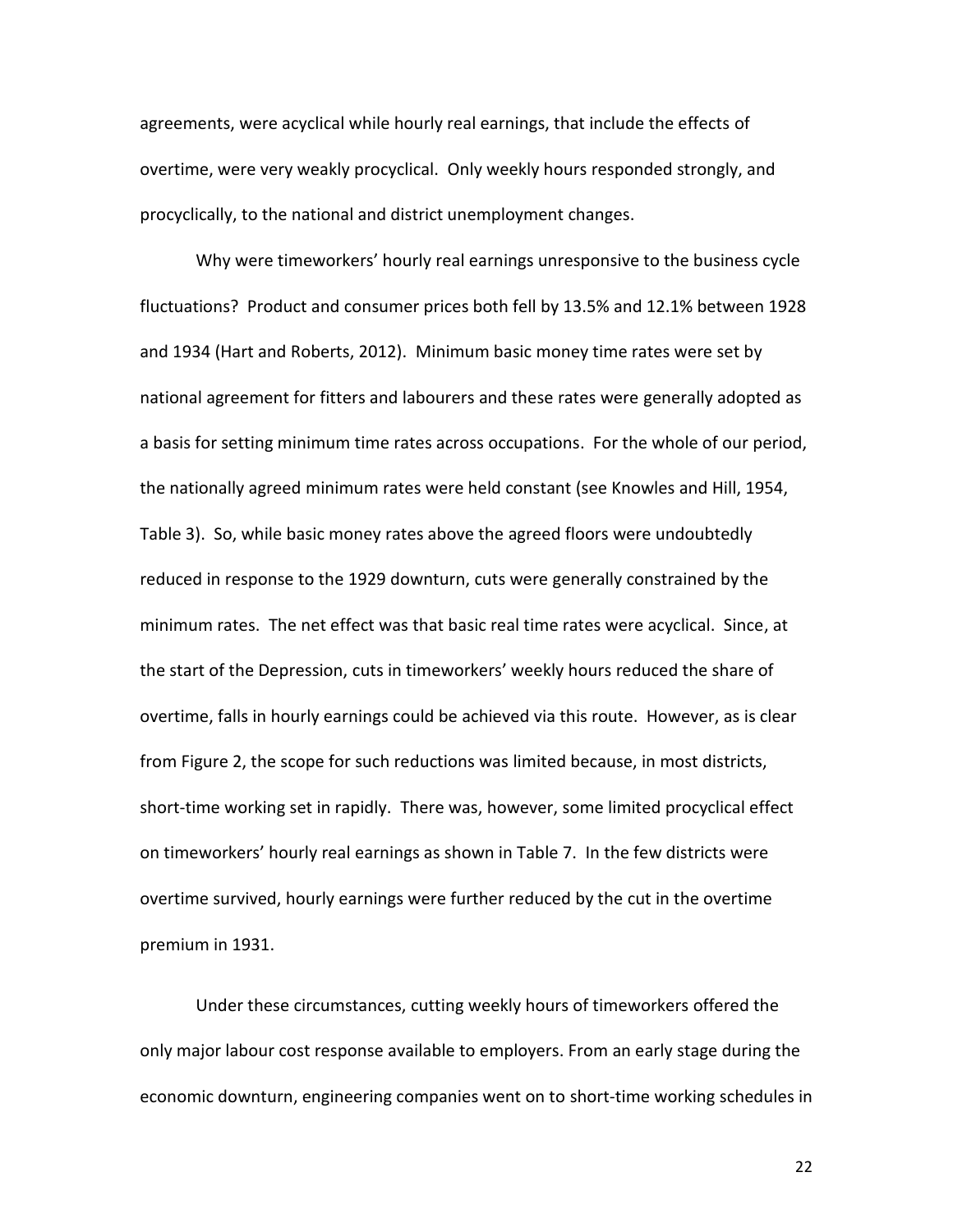most districts, though especially in the north. This served to reduce payroll costs, lower output in line with falling demand, and may have helped to increase marginal product given decreasing returns. Of course, there would have been significant offsetting cost increases related to plant underutilization. On the supply side, reductions in hours and associated falls in take home pay were unlikely to be strongly resisted by workers and their unions. Prospects of alternative employment were virtually zero, especially in the exceptionally high unemployment districts of the north. Skilled blue-collar workers, who had typically served 5-year apprenticeships, faced the prospect of serious depreciation in their human capital given poor expectations of re-employment in the short term. And, despite increases in unemployment benefits in the interwar period, social security provision for households suffering the loss of their main wage earner was far less developed than in the contemporary economy.

Interestingly, the lack of timeworkers' hourly real earnings responses applied to both northern and southern/midland engineering districts. Differences in industrial composition played no major role, therefore. This is consistent with a dominant influence of time-rate setting between the EEF and national unions. From Table 6 we find that, in respect of district unemployment rates, weekly hours changes – and therefore weekly earnings changes - were more significantly procyclical in the north compared to the south/midlands. This almost certainly did reflect an industrial compositional effect.

Turning to pieceworkers, the first expression on the right hand side of equation (7) contains all the elements of timeworkers' hourly earnings with the addition of the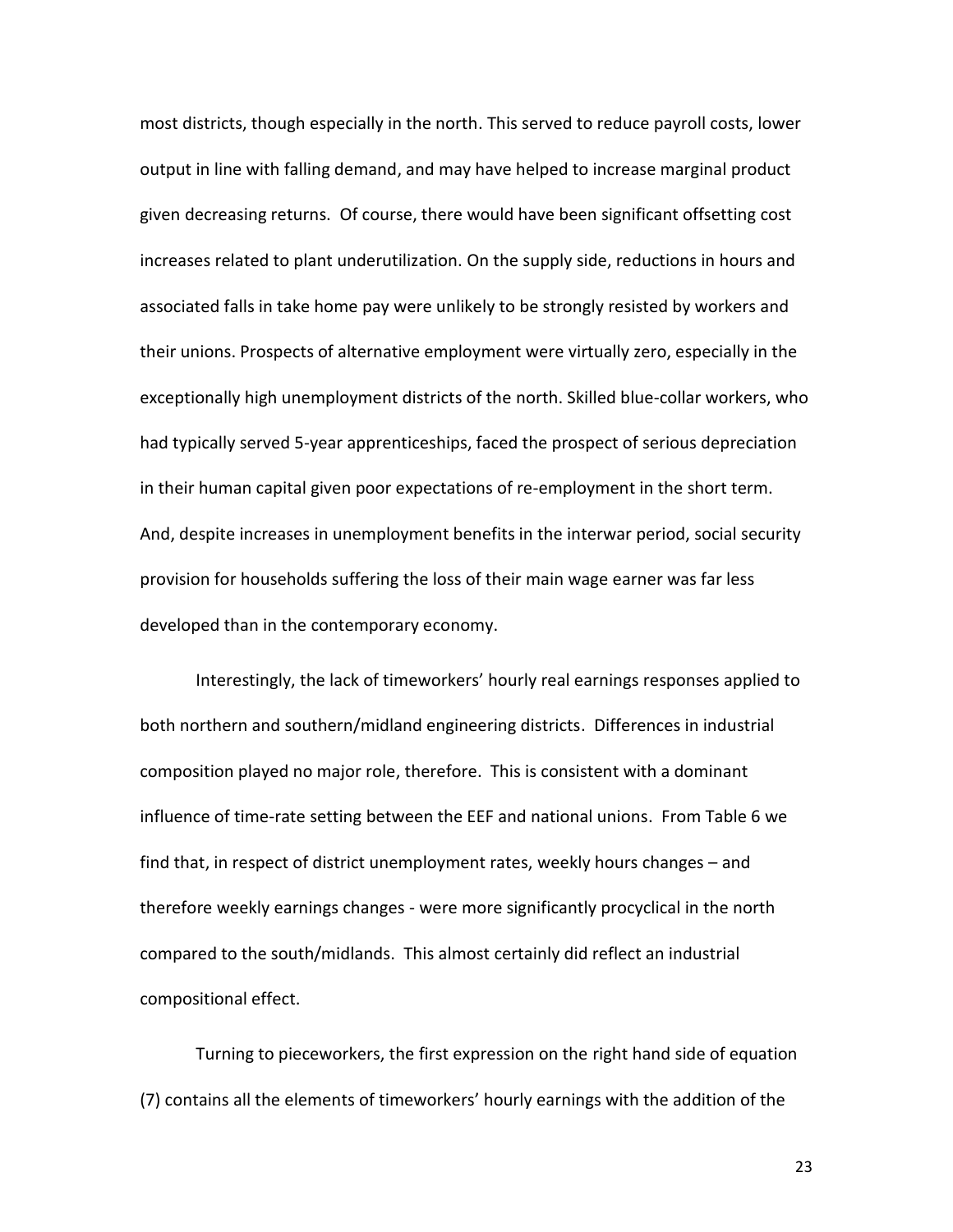pieceworkers' percentage markup. The main component of the markup, the nationally agreed piecework percentage was reduced in 1931 from one-third to one-quarter of an equivalent timeworker's basic wage rate. The associated downward adjustment of piece rates clearly constituted a procyclical effect on pieceworkers' earnings. This is only a partial story, however. As we note in Section 5, reductions in pieceworkers hourly earnings relative to those of timeworkers commenced two years before 1931.

This leaves the last two pieceworker expressions in equation (7). One of these, changes in the length of total weekly hours, played a role similar to that of timeworkers and we know from Table 6 that weekly hours were procyclical for pieceworkers, though more strongly so in northern districts. The other is  $\frac{\partial}{\partial x}$  $\frac{\varphi_{jdt}}{\partial v_t} (ln p_{jdt})$  which represents the hourly earnings effect of the business cycle of changes in hourly productive work intensity. Piecework pay depends not only on piece prices per unit of output but also on the number of units of output produced per time period. To the extent that productive workflow reduced through a short-fall in demand, the associated drop in work intensity would have negatively impacted on both hourly and weekly money earnings of pieceworkers. Moreover, this effect was potentially large because it acted on all parts of the elements that comprise hourly pay, as itemised in equation (6).

Our data do not allow us to observe changes in hourly productivity on pieceworkers' hourly real earnings cyclicality. However, a strong indirect piece of evidence relates to industrial composition. Pieceworking predominated in southern/midland districts because it was a payments system most suited to this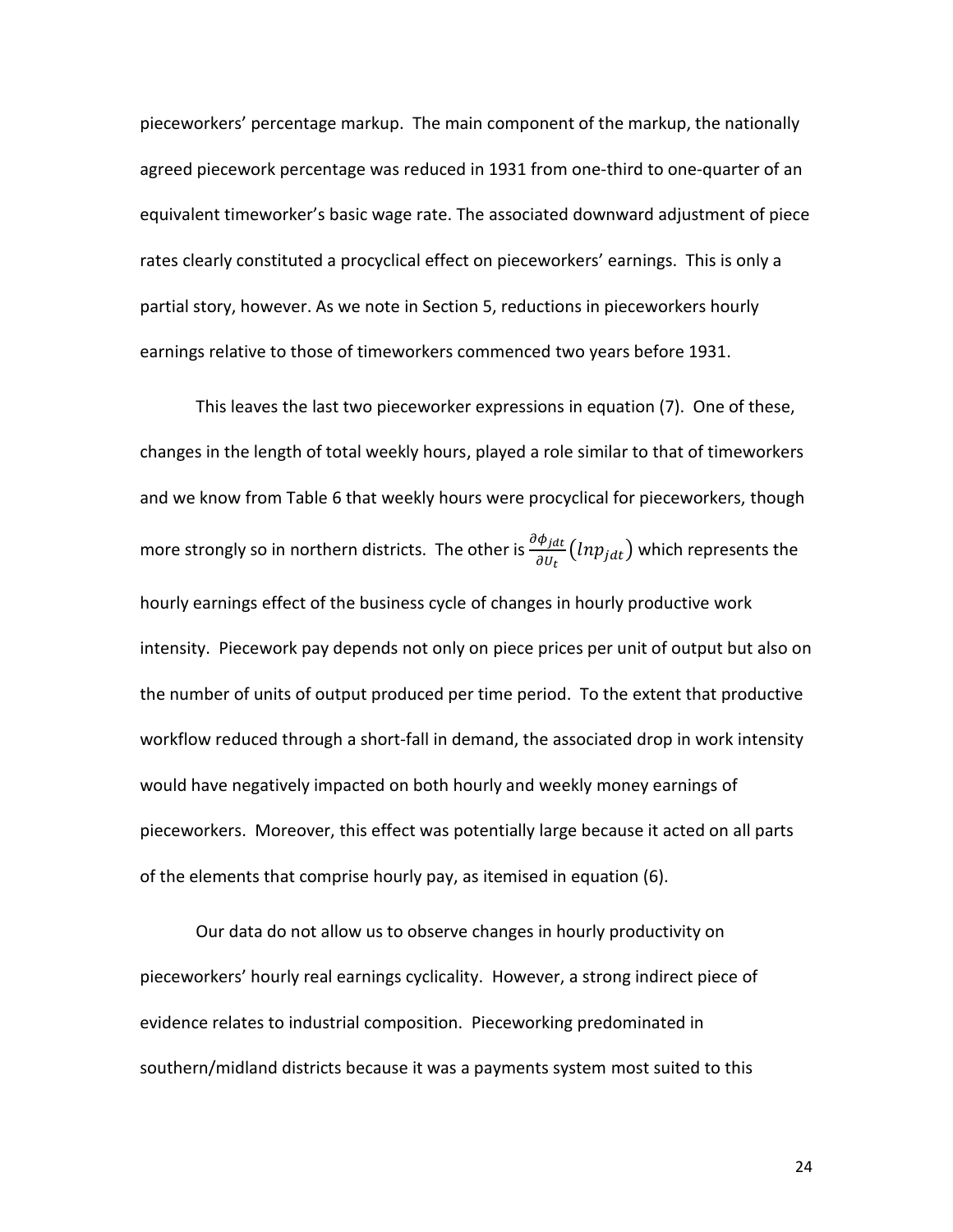region's modern engineering activity. These included the parts production of cars, cycles, aircraft, and sundry electrical goods. In Section 3, we report on evidence that changes in hourly productivity in direct reponse to business conditions were a strong feature of car production in the EEF. South/midlands pieceworkers' hourly real earnings were strongly procyclical and significantly more so than those of their northern counterparts who worked in more traditional engineering sections.

During the early years of the Depression cycle, the downward stickiness of hourly time-rated wages and the relatively greater flexibility of productivity-based piece rates resulted in a fall in the price of piecework relative to equivalent timework (see Figures 4 and 5). This would have encouraged employers, where feasible, to substitute into piecework. The percentages of pieceworkers to total workers shown in Figure 1 are in line with this expectation.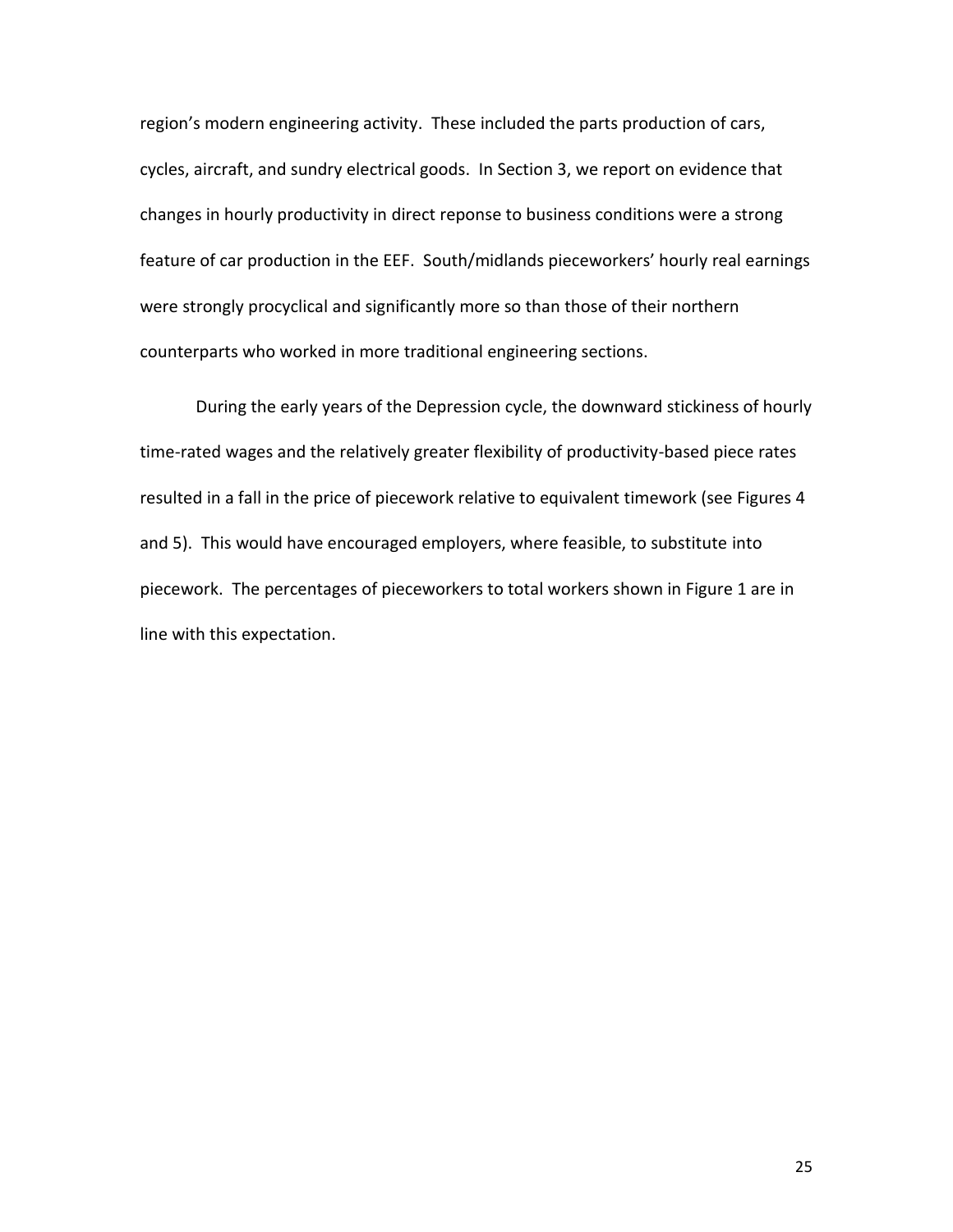#### **References**

- **Arrowsmith, J. and Marginson, P.** (2010) The decline of incentive pay in British manufacturing, *Industrial Relations Journal* 41, 289-311.
- **Brown, C.** (1990) Firms' choice of method of pay, *Industrial and Labor Relations Review* 43, 165S–182S.
- **Feinstein, C.H.** (1972) *National income, expenditure and output of the United Kingdom 1855-1965*, Cambridge, Cambridge University Press.
- **Hart, R.A. and MacKay, D.I.** (1975) Engineering earnings in Britain, 1926-1938, *Journal of the Royal Statistical Society (Series A)*, 138, 32-50.
- **Hart, R.A.** (2008) Piece work pay and hourly pay over the cycle. *Labour Economics* 15, 1006-1022.
- **Hart, R.A. and Roberts, J.E.** (2012) Real wage cyclicality and the Great Depression: evidence from British engineering and metal working firms, *Oxford Economic Papers (forthcoming).*
- **Helper, S., Kleiner, M.P., and Wang, Y.** (2010) Analyzing compensation methods in manufacturing: piece rates, time rates, or gain sharing? NBER Working Paper Series, #16540.
- **Holmstrom, B. and Milgrom, P.** (1991) Incentive contracts, asset ownership, and job design, *Journal of Law, Economics, and Organization* 7, 24 – 52 (Special Issue).
- **Knowles, K.G.J.C. and Hill, T.P.** (1954) The structure of engineering earnings, *Bulletin of the Oxford University Institute of Statistics*, 16, 272-328.
- **Knowles, K.G.J.C. and Robertson, D.J.** (1951) Earnings in engineering, 1926 1948, *Bulletin of the Oxford University Institute of Statistics*, 13, 179-200.
- **Pencavel, J.** (1977) Work effort, on-the-job screening, and alternative methods of remuneration, *Research in Labor Economics*, 1, 225-258.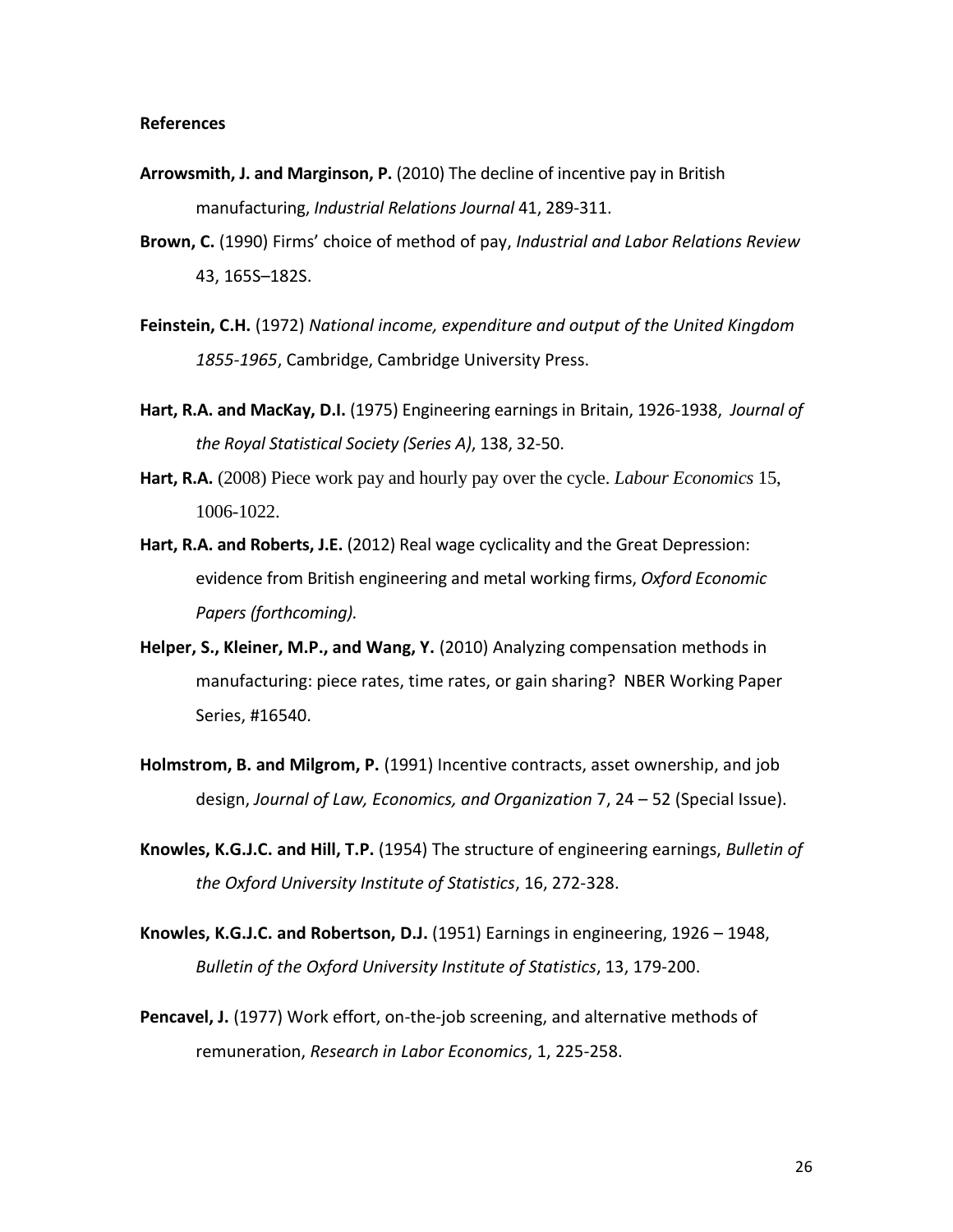- **Pissarides, C A.** (2009) The unemployment volatility puzzle: is wage stickiness the answer? *Econometrica* 77, 1339-1369.
- **Seiler, E.** (1984) Piece rate vs. time rate: the effect of incentives on earnings, *The Review of Economics and Statistics*, 66, 363-376.
- **Wigham, E.** (*1973) The power to manage. A history of the Engineering Employers'*

*Federation.* London: Macmillan.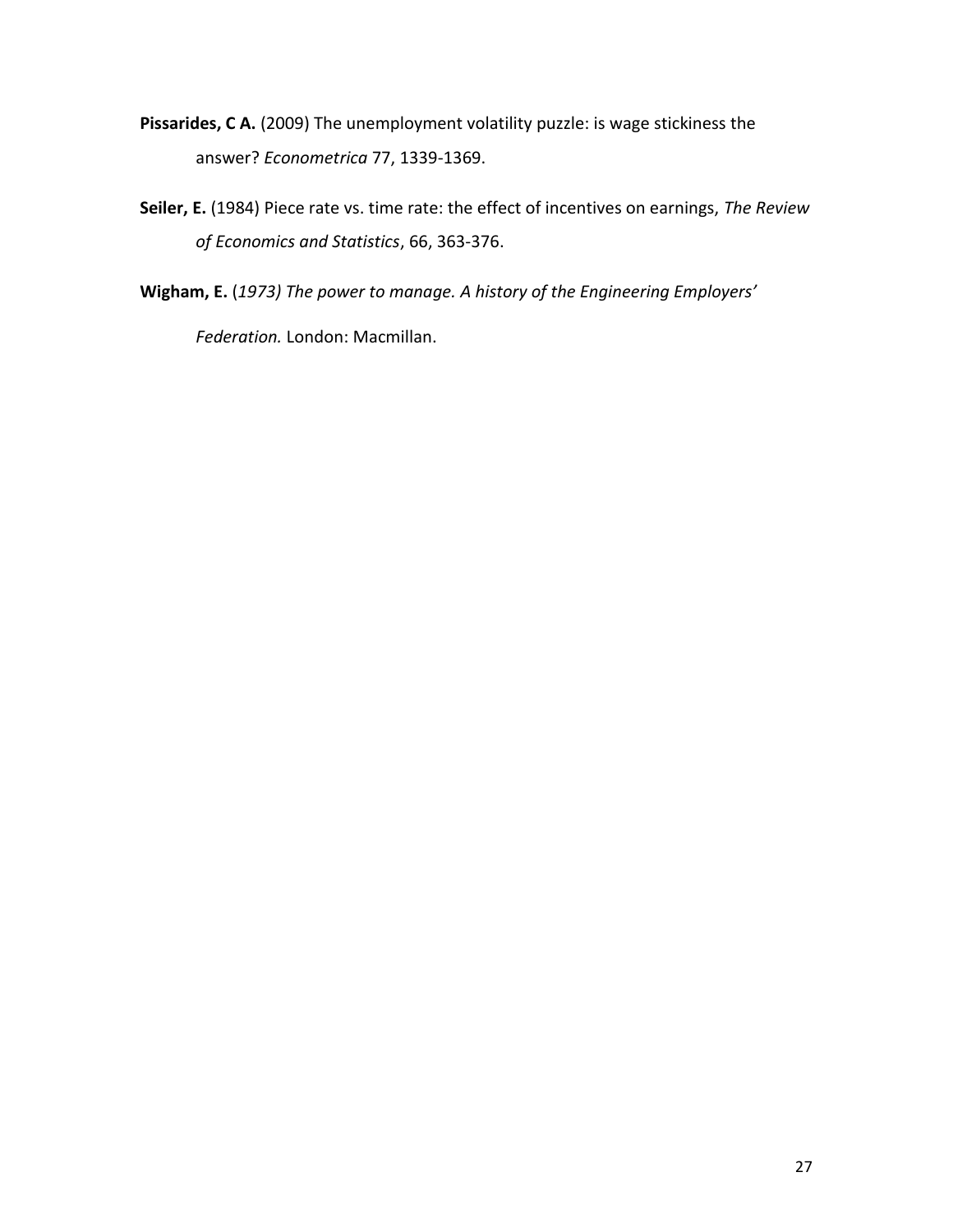

**Figure 1 Percentages of pieceworkers to total workers, 1927 – 1937 (EEF data)**

 **Figure 2 Weekly hours of timeworkers and pieceworkers, 1927 – 1937 (EEF Data)**

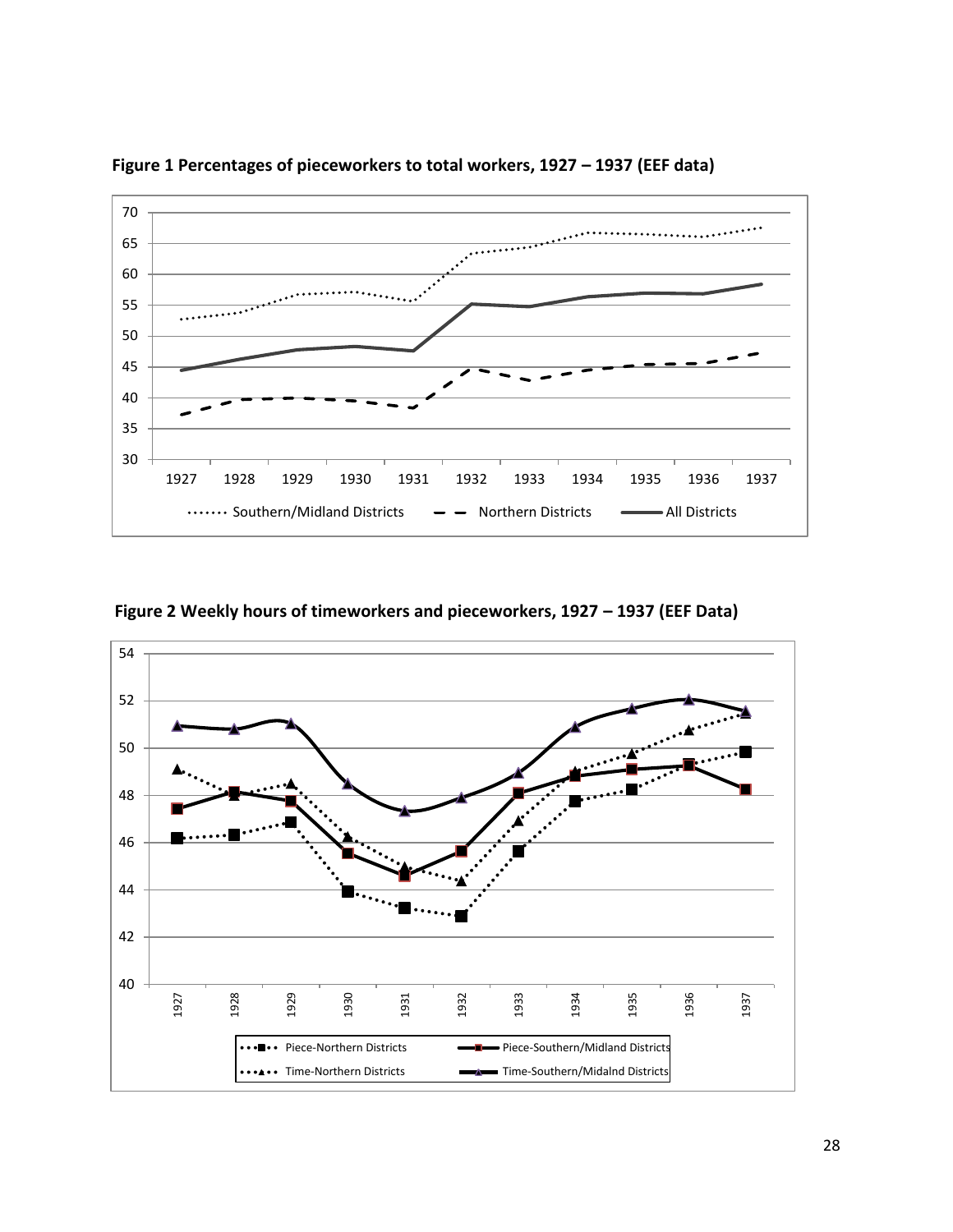

 **Figure 3 Unemployment rates in EEF districts, 1927 – 1937**

**Figure 4 Piecework-timework differentials in hourly earnings, 1927-1937** 

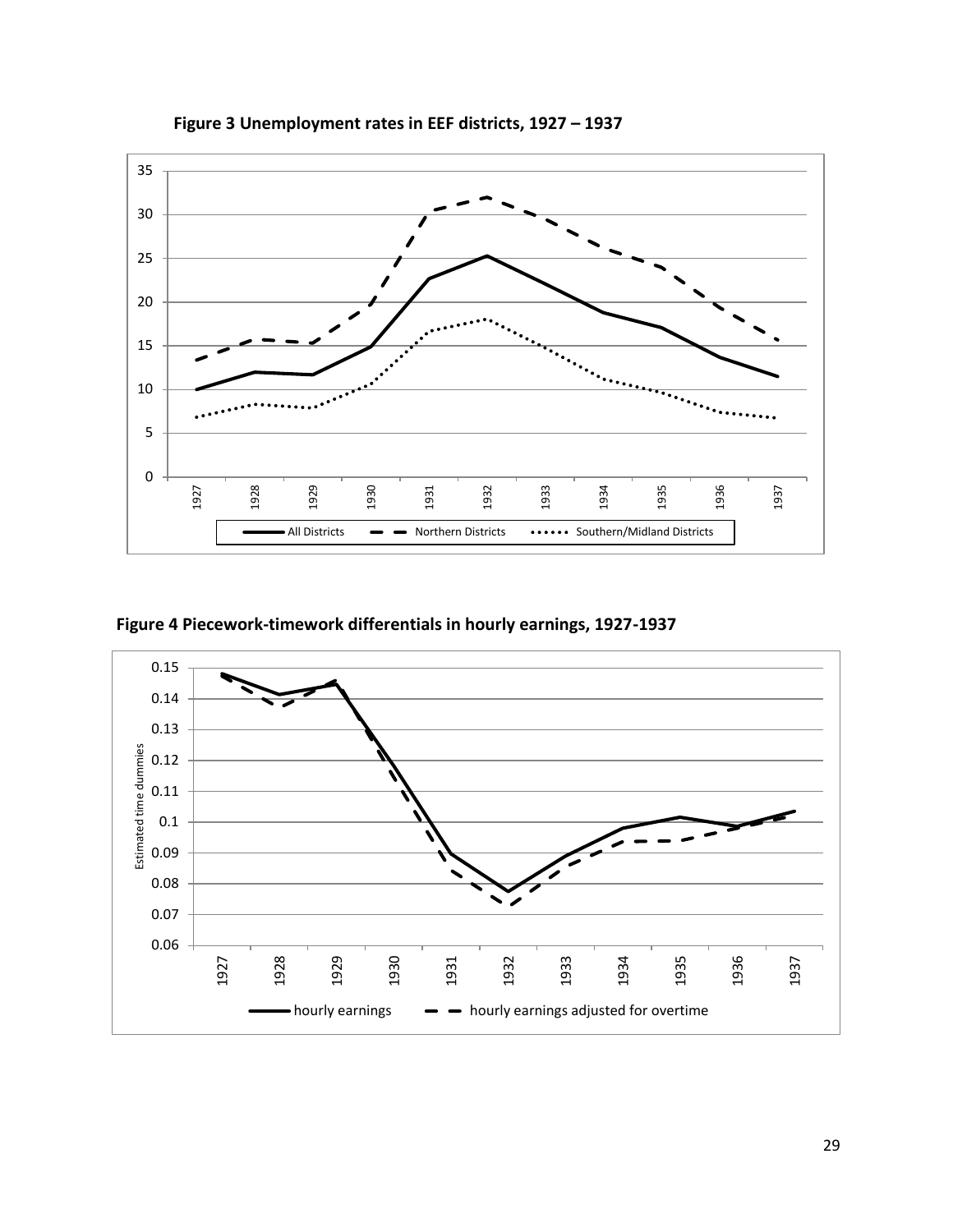



 **Notes:** Average hourly earnings adjusted for overtime premia.

#### **Table 1 EEF blue-collar occupations, and district classification**

| <b>Occupations</b> | Coppersmiths; Fitters; Fitters (other than skilled); Fitters (skilled);<br>Toolroom Fitters; Machinemen (rated at or above fitter's rate);<br>Machinemen (rated below a fitter's rate); Moulders; Moulders (loose<br>pattern); Patternmakers; Platers/Riveters/Caulkers; Sheet Metal<br>Workers; Turners; Labourers. |
|--------------------|----------------------------------------------------------------------------------------------------------------------------------------------------------------------------------------------------------------------------------------------------------------------------------------------------------------------|
| <b>Northern</b>    | Aberdeen; Blackburn; Bolton; Burnley; Dundee; Halifax; Hull; Liverpool;                                                                                                                                                                                                                                              |
| districts*         | Manchester; North East Coast; Northern Ireland; North West Scotland,                                                                                                                                                                                                                                                 |
|                    | Oldham; Preston, Rochdale; Sheffield; Wigan.                                                                                                                                                                                                                                                                         |
| Southern/Midland   | Bedford; Burton, Coventry; Derby; Leicester; Lincoln; London; North                                                                                                                                                                                                                                                  |
| districts*         | Staffs, Nottingham; West of England; West Midlands.                                                                                                                                                                                                                                                                  |

**Note: \*** All EEF districts for which we have matching unemployment rates. Most of the district unemployment rates are obtained from Hart and MacKay (1975). They coincide with EEF districts by combining data on male unemployment and total insured workers taken from the Local Unemployment Index. A few district series are obtained from issues of the Ministry of Labour Gazette.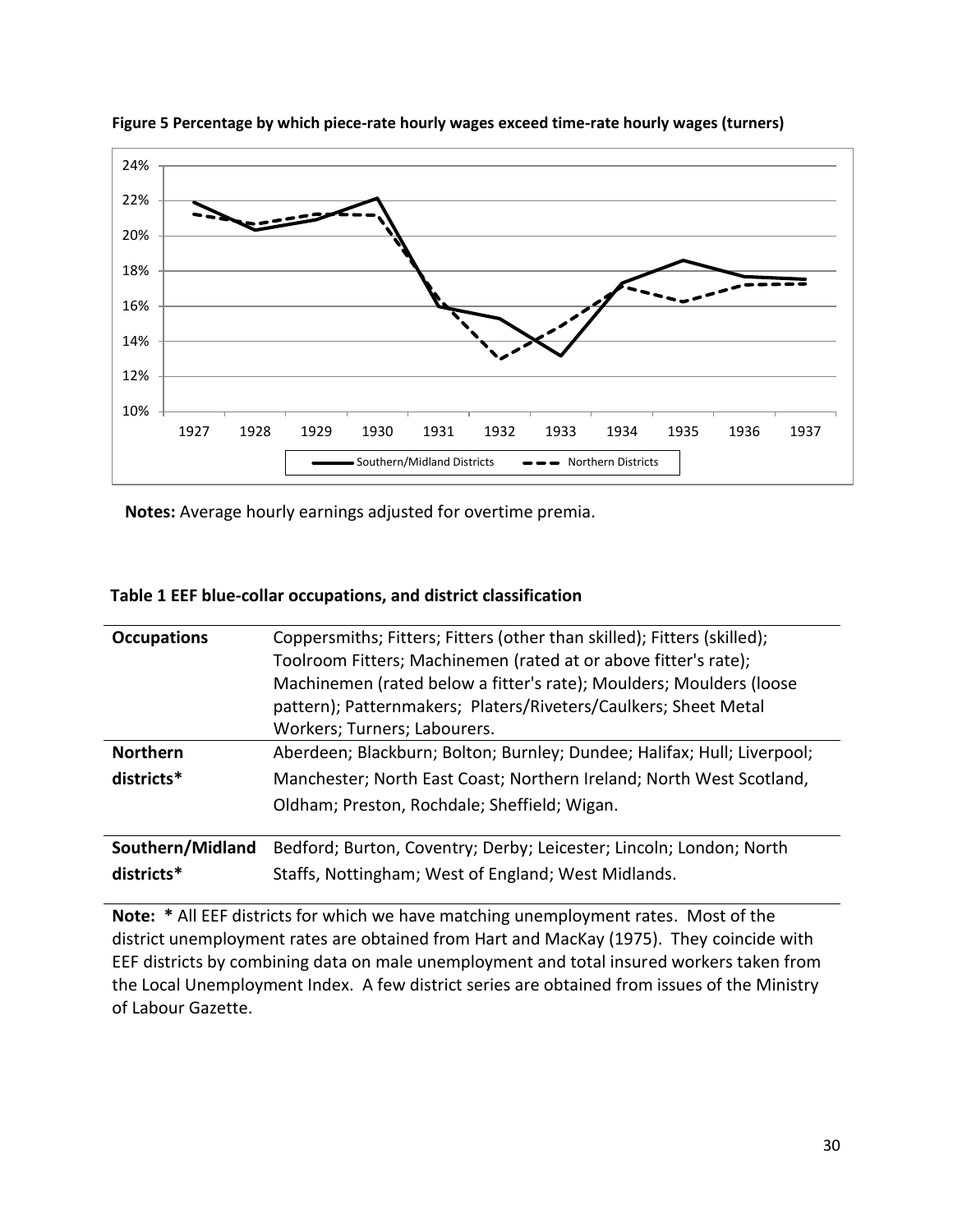|                                       | Average real standard wages<br>(coefficients of variation) in<br>pence per hour |            | Percentage<br>changes | <b>Average weekly hours</b> |              | Percentage<br>changes |
|---------------------------------------|---------------------------------------------------------------------------------|------------|-----------------------|-----------------------------|--------------|-----------------------|
|                                       | 1930-1933                                                                       | 1934-1937  |                       | 1930-1933                   | 1934-1937    |                       |
| <b>DISTRICTS</b>                      |                                                                                 |            |                       |                             |              |                       |
| Coventry                              | 3.61(0.28)                                                                      | 4.03(0.24) | 11.63                 | 49.79 (0.02)                | 51.26 (0.04) | 2.95                  |
| <b>North East Coast</b>               | 3.52(0.14)                                                                      | 3.77(0.14) | 7.10                  | 46.79 (0.04)                | 50.86 (0.04) | 8.70                  |
| <b>Halifax</b>                        | 3.45(0.13)                                                                      | 3.61(0.13) | 4.64                  | 44.19 (0.05)                | 51.27 (0.06) | 16.02                 |
| <b>ENGINEERING SECTIONS</b>           |                                                                                 |            |                       |                             |              |                       |
| Motors, cars, cycles                  | 3.40(0.20)                                                                      | 3.95(0.23) | 16.18                 | 51.73 (0.08)                | 51.70 (0.03) | $-0.06$               |
| <b>Marine Engineering</b>             | 3.55(0.15)                                                                      | 3.89(0.14) | 9.58                  | 46.19 (0.04)                | 49.08 (0.02) | 6.26                  |
| <b>Textile machine</b><br>manufacture | 3.29(0.17)                                                                      | 3.61(0.15) | 9.73                  | 39.86 (0.09)                | 45.24 (0.03) | 13.50                 |

**Table 2 Recovery from the Depression - timeworkers' pay and hours 1930/33 to 1934/37: selected EEF districts and sections**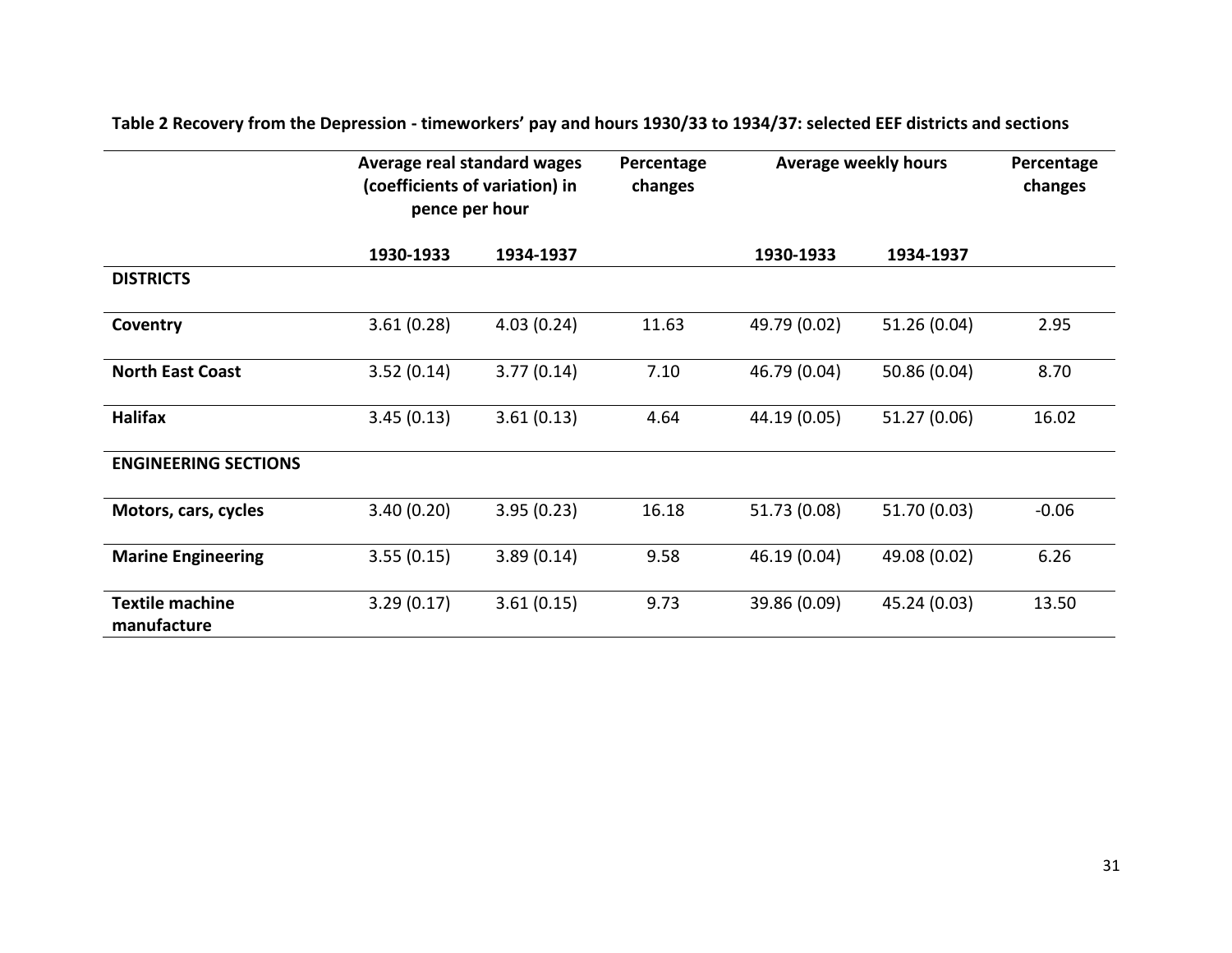| Section                       | %    | Section                   | %    |
|-------------------------------|------|---------------------------|------|
|                               |      |                           |      |
| Motors (commercial)           | 84.0 | Instrument makers         | 50.4 |
| Motors (cars, cycles etc.)    | 71.0 | Scale, beam etc.          | 50.0 |
| Aircraft manufacture          | 70.5 | Marine engineering        | 49.9 |
| Locomotive manufacture        | 66.0 | Tank and gasholder makers | 42.6 |
| Vehicle builders              | 65.9 | Construction engineering  | 41.3 |
| General engineering (heavy)   | 62.9 | Sheet metal working       | 40.6 |
| Gas meter makers              | 62.7 | Founders                  | 39.4 |
| <b>Electrical engineering</b> | 59.6 | Miscellaneous             | 35.8 |
| Agricultural engineering      | 59.5 | <b>Allied trades</b>      | 35.5 |
| Machine tool makers           | 59.4 | Coppersmiths              | 35.3 |
| Telephone manufacture         | 53.2 | Lift manufacture          | 32.3 |
| Textile machinery makers      | 52.0 | <b>Brassfounders</b>      | 29.9 |
| <b>Boiler makers</b>          | 51.4 | Drop forgers              | 21.1 |
| General engineering (light)   | 50.8 | Lamp manufacture          | 9.1  |
| All sections: 57.4            |      |                           |      |

Table 3 Percentage of pieceworkers within total workforce by section: EEF, 1927-1937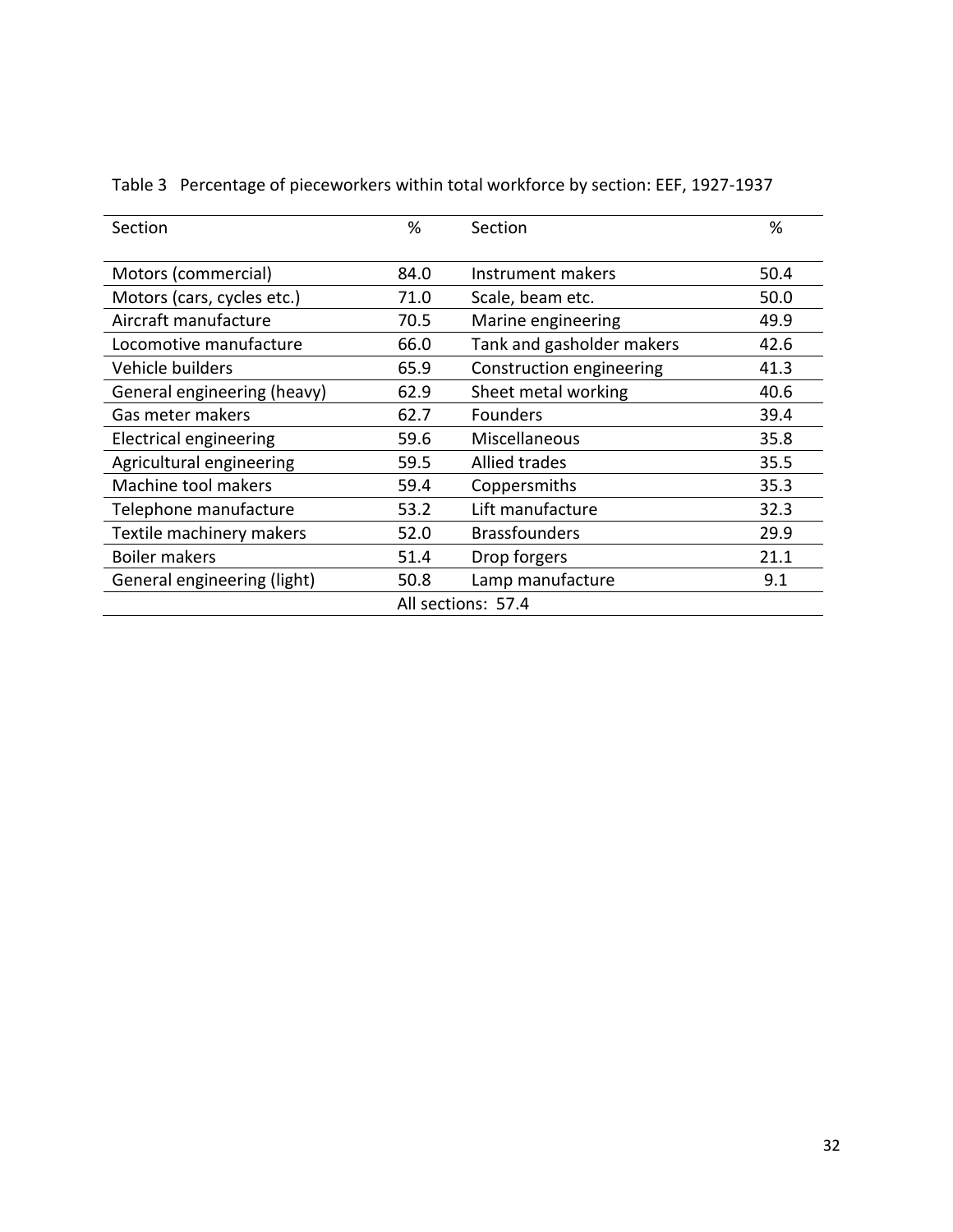|                                   | <b>TIMEWORKERS</b> |      |                          | <b>PIECEWORKERS</b> |      |                          |
|-----------------------------------|--------------------|------|--------------------------|---------------------|------|--------------------------|
|                                   | 1929               | 1932 | % Change                 | 1929                | 1932 | % Change                 |
| <b>WEEKLY HOURS</b>               |                    |      |                          |                     |      |                          |
| <b>Northern Districts</b>         | 48.1               | 43.7 | $-9.1$                   | 46.3                | 43.0 | $-7.1$                   |
| <b>Southern/Midland Districts</b> | 51.0               | 47.7 | $-6.5$                   | 48.0                | 45.6 | $-5.0$                   |
| <b>SHARE OF OVERTIME (%)</b>      |                    |      |                          |                     |      |                          |
| <b>Northern Districts</b>         | 3.9                | 0.3  | $\blacksquare$           | 2.4                 | 0.1  |                          |
| <b>Southern/Midland Districts</b> | 8.1                | 3.3  | $\overline{\phantom{a}}$ | 3.6                 | 0.5  | $\overline{\phantom{0}}$ |

**Table 4 Weekly hours and overtime shares by Northern and Southern/Midland EEF districts: 1929 and 1932**

**Note**: for districts in the north and in south/midlands, see Table 1.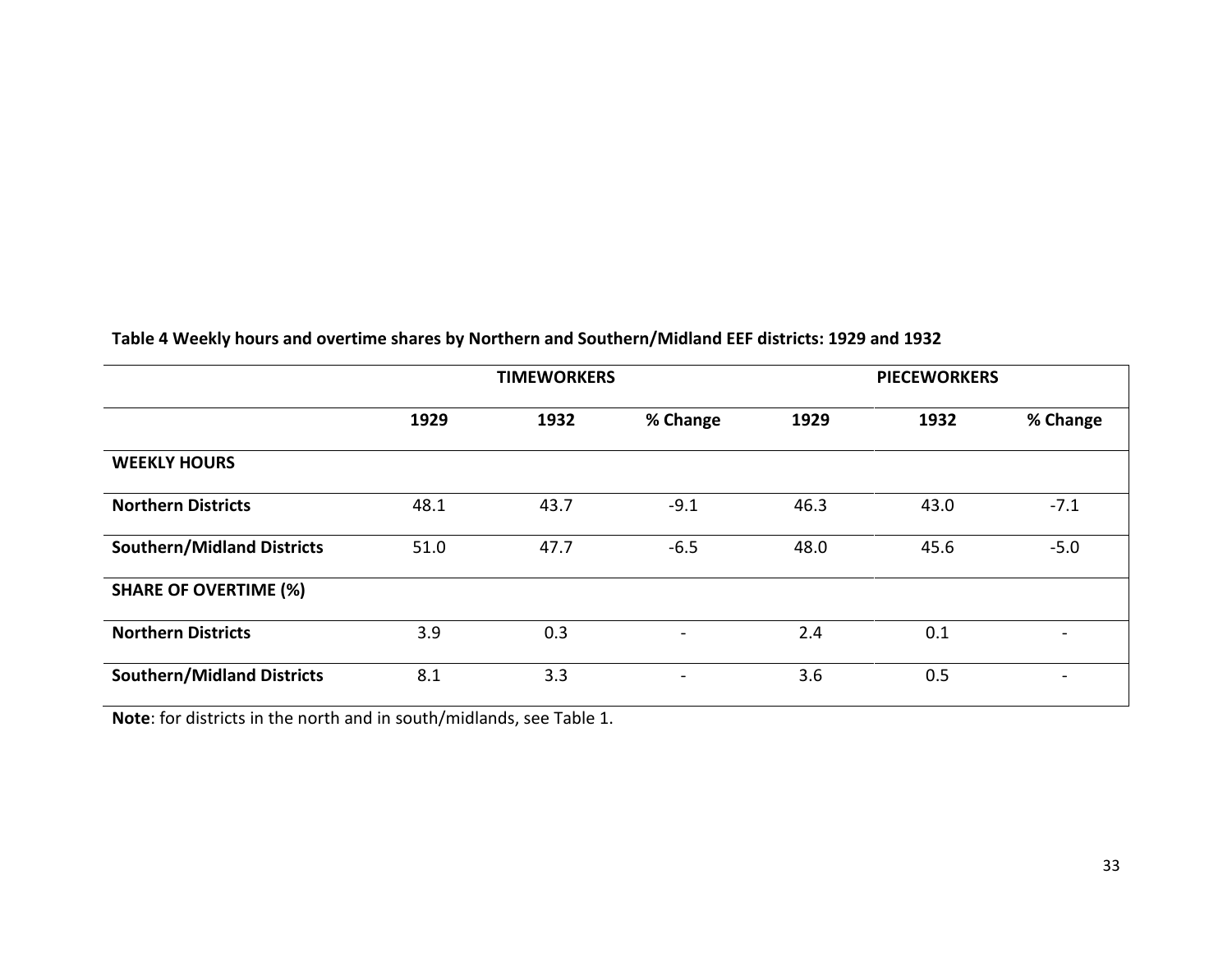| <b>UNEMPLOYMENT</b>                       |                 | <b>TIMEWORKERS</b>       | <b>PIECEWORKERS</b> |                          |  |
|-------------------------------------------|-----------------|--------------------------|---------------------|--------------------------|--|
| <b>National EEF unemployment</b>          | $\Delta U_t$    | $\Delta U_t D_t$         | $\Delta U_t$        | $\Delta U_t D_t$         |  |
| rate                                      |                 |                          |                     |                          |  |
|                                           | $-0.811**$      |                          | $-0.957**$          | $\overline{\phantom{0}}$ |  |
|                                           | (0.260)         |                          | (0.245)             |                          |  |
|                                           | $-0.742**$      | $-0.081$                 | $-0.889**$          | $-0.099$                 |  |
|                                           | (0.278)         | (0.160)                  | (0.217)             | (0.212)                  |  |
| <b>District EEF unemployment</b><br>rates | $\Delta U_{dt}$ | $\Delta U_{dt} D_t$      | $\Delta U_{dt}$     | $\Delta U_{dt}D_t$       |  |
|                                           | $-0.643**$      | $\overline{\phantom{a}}$ | $-1.001**$          | $\overline{\phantom{a}}$ |  |
|                                           | (0.153)         |                          | (0.272)             |                          |  |
|                                           | $-0.457$        | $-0.172$                 | $-0.782*$           | $-0.229$                 |  |
|                                           | (0.255)         | (0.166)                  | (0.348)             | (0.215)                  |  |

# **Table 5 Weekly real earnings semi-elasticities, 1927-1937 (SUR estimates)**

**Notes:** Robust standard errors in brackets with \*\* (\*) indicating 0.01(0.05) significance on two-tail test. Using national unemployment, earnings are deflated by a final output price deflator taken from Feinstein (1972). Using district unemployment, price deflation obtained through crosssection and time-series dummy variables. See Table 2 for the make-up of the two district groups. Regressions include controls for occupation, year, and district fixed effects. Using all districts there are 2906 timeworker observations and 2410 pieceworker observations. For northern districts there are 1963 timeworker and 1357 pieceworker obervations and the respective numbers of observations in southern/midland regions are 943 and 1053.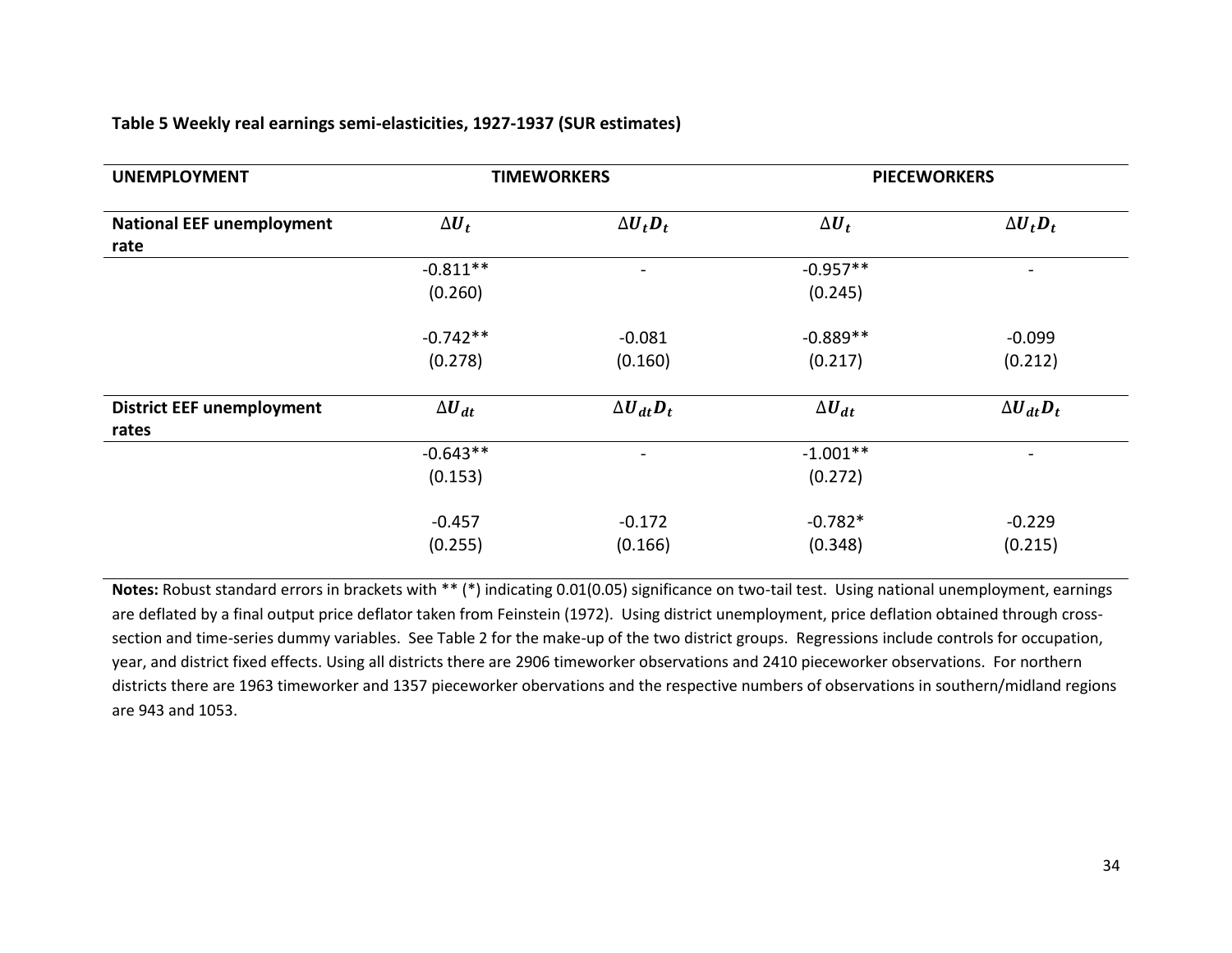| <b>UNEMPLOYMENT</b>              | <b>TIMEWORKERS</b> |                          | <b>PIECEWORKERS</b> |                          |
|----------------------------------|--------------------|--------------------------|---------------------|--------------------------|
| <b>National EEF unemployment</b> | $\Delta U_t$       | $\Delta U_t D_t$         | $\Delta U_t$        | $\Delta U_t D_t$         |
| rate                             |                    |                          |                     |                          |
|                                  | $-0.667**$         | $\overline{\phantom{0}}$ | $-0.655**$          | $\overline{\phantom{a}}$ |
|                                  | (0.161)            |                          | (0.228)             |                          |
|                                  | $-0.646**$         | $-0.025$                 | $-0.490*$           | $-0.242$                 |
|                                  | (0.150)            | (0.112)                  | (0.213)             | (0.177)                  |
| <b>District EEF unemployment</b> | $\Delta U_{dt}$    | $\Delta U_{dt} D_t$      | $\Delta U_{dt}$     | $\Delta U_{dt} D_t$      |
| rates                            |                    |                          |                     |                          |
|                                  | $-0.555**$         | $\overline{\phantom{a}}$ | $-0.657**$          | $\overline{\phantom{a}}$ |
|                                  | (0.162)            |                          | (0.241)             |                          |
|                                  | $-0.367$           | $-0.174$                 | $-0.241$            | $-0.424*$                |
|                                  | (0.260)            | (0.154)                  | (0.300)             | (0.190)                  |

# **Table 6 Weekly hours semi-elasticities, 1927-1937 (SUR estimates)**

**Notes:** Robust standard errors in brackets with \*\* (\*) indicating 0.01(0.05) significance on two-tail test. See Table 2 for the make-up of the two district groups. Regressions include controls for occupation, year, and district fixed effects. Numbers of observations are as in Table 5.